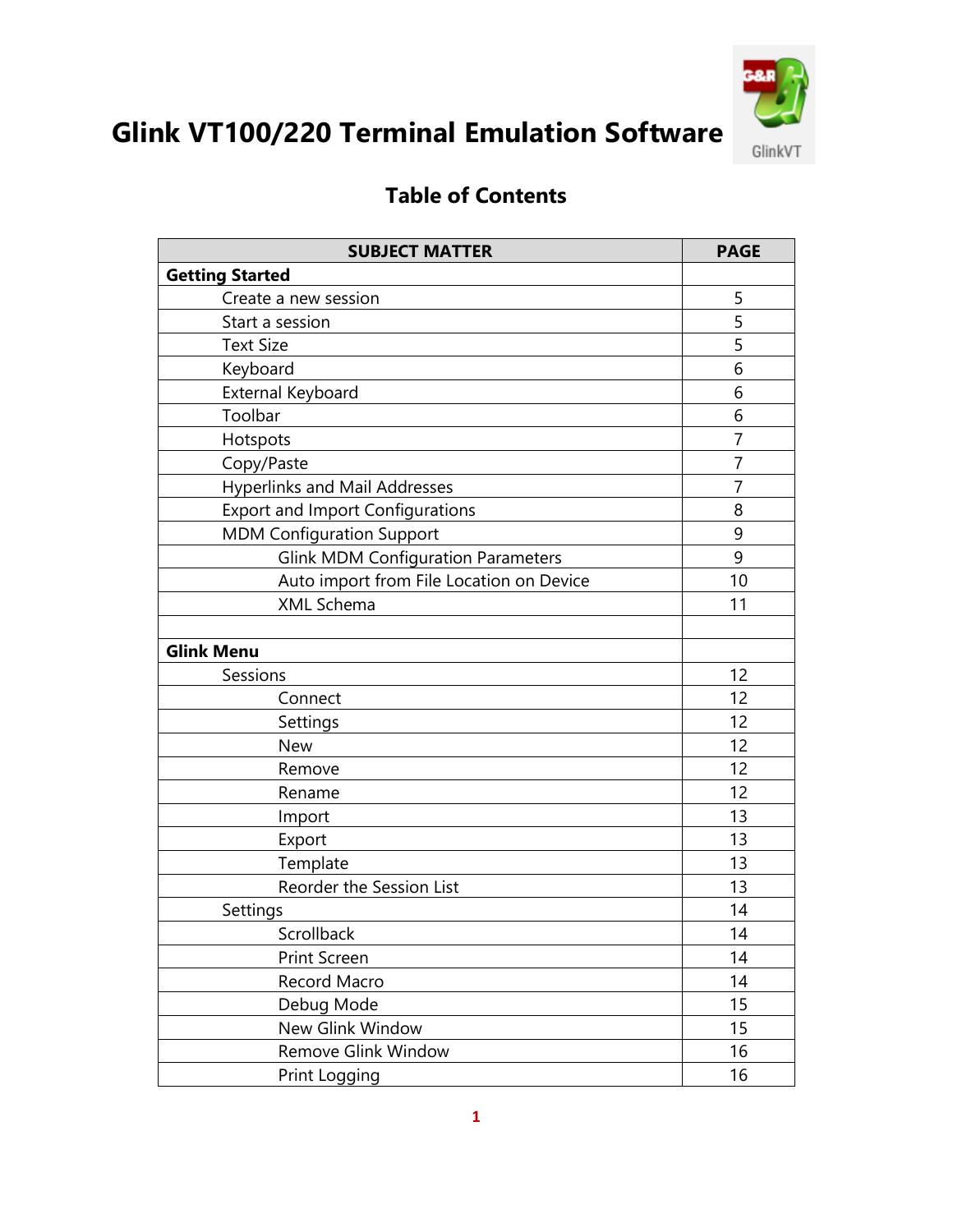| General Options - Common to all sessions   | 17 |
|--------------------------------------------|----|
| Move Disconnect Function to Drop Down Menu | 17 |
| Show Enter on Action Bar                   | 17 |
| <b>Screen Orientation</b>                  | 17 |
| Auto-connect Session at Start-up           | 17 |
| Auto-reconnect if Session Lost             | 17 |
| Disconnect at Lock Screen                  | 18 |
| Never Auto-Lock When Connected             | 18 |
| Keyboard Up                                | 18 |
| <b>Toolbar Clicks</b>                      | 18 |
| Send/Receive Notification Sound            | 19 |
| Show Sessions View When Disconnected       | 19 |
| Show Exit Command in Drop Down Menu        | 19 |
| <b>Protect Configurations</b>              | 19 |
| <b>Export Configurations</b>               | 20 |
| Help                                       | 20 |
| Connect Icon (Green Monitor)               | 20 |
| Disconnect Icon (Red Monitor)              | 20 |
| Keyboard Icon                              | 20 |
|                                            |    |
| <b>Communication</b>                       |    |
|                                            |    |
| <b>Telnet Options</b>                      | 21 |
| Server Address                             | 21 |
| <b>Terminal Type</b>                       | 21 |
| Line Terminator                            | 22 |
| Use Interrupt Process Command for Break    | 22 |
| <b>Binary Mode</b>                         | 22 |
| Keep-Alive                                 | 22 |
| Simulate Parity                            | 22 |
| <b>Telnet Login</b>                        | 23 |
| Secure Sockets                             | 24 |
| <b>SSH Options</b>                         | 25 |
| Server Address                             | 25 |
| User Name                                  | 25 |
| Password                                   | 25 |
| Private Key File                           | 25 |
| <b>Terminal Type</b>                       | 26 |
| Number of Cols                             | 26 |
| Number of Rows                             | 26 |
| Keep Alive Interval                        | 26 |
|                                            |    |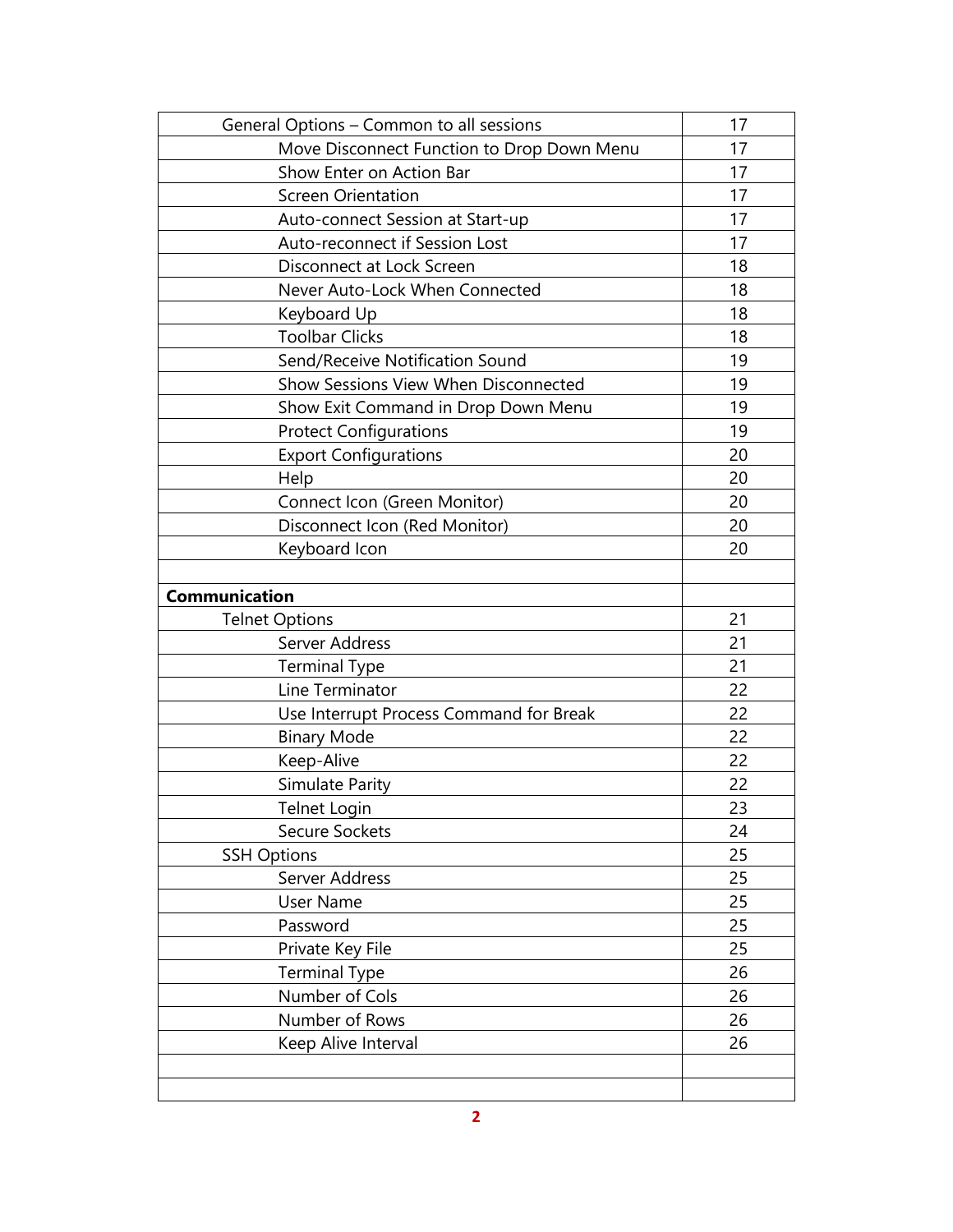| <b>Emulation</b>                      |    |
|---------------------------------------|----|
| <b>VT Options</b>                     | 27 |
| Echo Mode                             | 27 |
| Roll Mode                             | 27 |
| Line Mode                             | 27 |
| Add LFs to CRs                        | 28 |
| No Column 81                          | 28 |
| <b>Backspace Key Action</b>           | 28 |
| Answerback                            | 28 |
| VT Device Attributes Alias            | 28 |
| Transliteration                       | 29 |
| UTF-8 Encoding                        | 29 |
| 8-bit Host                            | 29 |
| Allow Lowercase to Host               | 29 |
| Host Character Set                    | 29 |
| National Transliteration (7-bit Host) | 29 |
| Use SI/SO for Printing                | 29 |
|                                       |    |
| <b>Emulation - General Options</b>    |    |
| Auto Tab Local                        | 30 |
| Auto Tab Host                         | 30 |
| Destructive Backspace                 | 30 |
| Capture Delimiter                     | 30 |
| Scrollback Length                     | 30 |
| Initial Screen Width (Columns)        | 31 |
| Initial Screen Height (Rows)          | 31 |
|                                       |    |
| <b>Screen - Toolbar Setup</b>         |    |
| Add                                   | 32 |
| Modify                                | 32 |
| Remove                                | 32 |
| Paste                                 | 32 |
| Add Toolbar                           | 32 |
| <b>Button Size</b>                    | 33 |
| Macro String                          | 33 |
|                                       |    |
| <b>Screen - Options</b>               | 35 |
| Font Size                             | 35 |
| Font Name                             | 35 |
| Font Style                            | 35 |
| <b>Cursor Type</b>                    | 35 |
| 3D Variable Fields                    | 35 |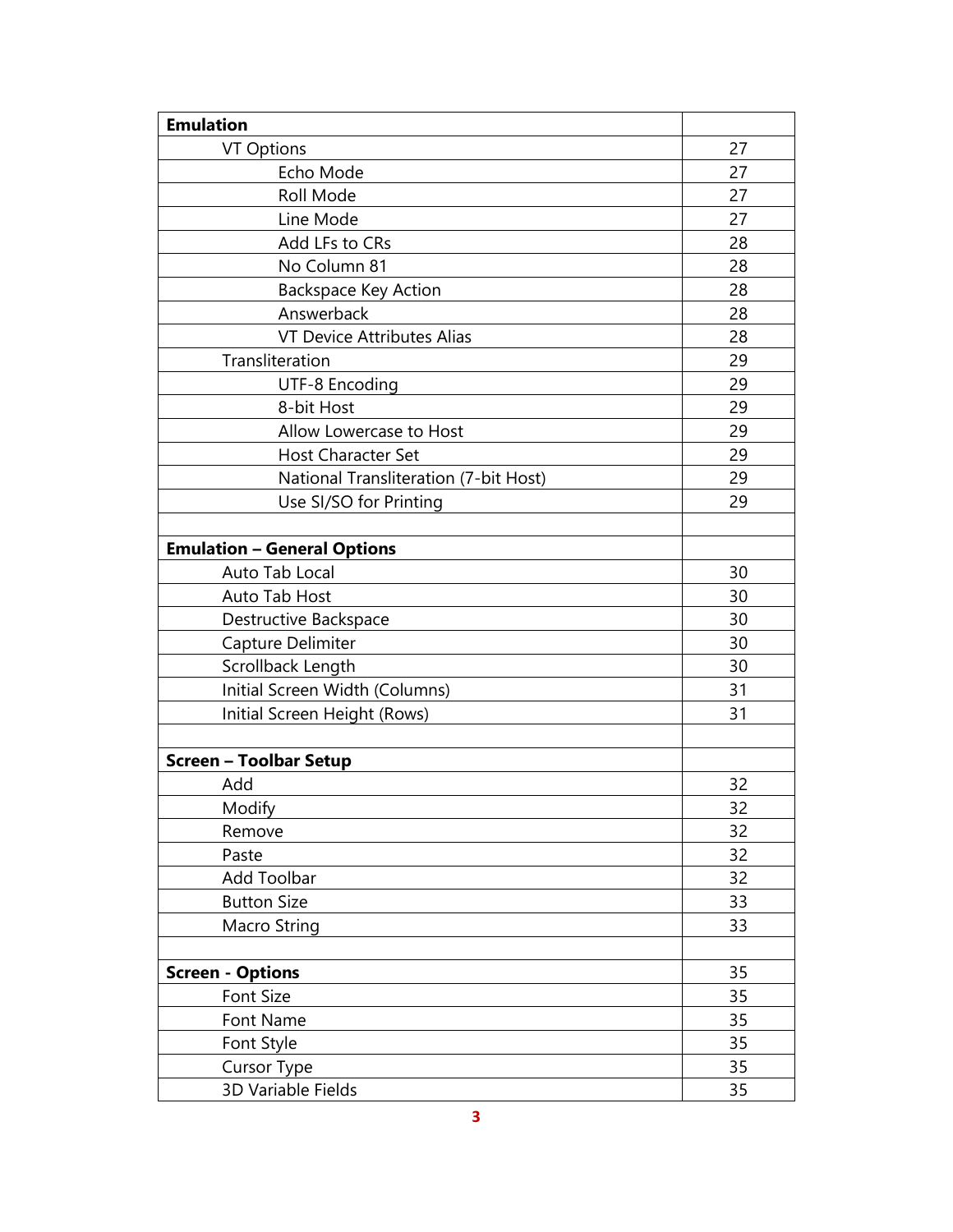| <b>Blinking Cursor</b>               | 35 |
|--------------------------------------|----|
| White Background 3D Fields           | 36 |
| Show Toolbar                         | 36 |
| Limit Screen View                    | 36 |
| Use Double Tap                       | 36 |
| <b>Extra Line Spacing</b>            | 37 |
| Force Fixed Character Width          | 37 |
| Hotspots                             | 37 |
|                                      |    |
| <b>Screen Colors</b>                 |    |
| <b>Color Selection</b>               | 38 |
| Color Adjustment                     | 38 |
|                                      |    |
| <b>ANSI/VT/DKU Attribute Mapping</b> | 38 |
|                                      |    |
| <b>Print Options</b>                 | 39 |
| Printer Type                         | 39 |
| Timeout                              | 39 |
|                                      |    |
| <b>Barcode Reader Options</b>        | 40 |
| Barcode Reader Device Type           | 40 |
| <b>HID Mode</b>                      | 40 |
| <b>Advanced HID Mode</b>             | 40 |
| Camera                               | 40 |
| <b>AML Scanner</b>                   | 40 |
| <b>Action After Scan</b>             | 41 |
| Remove Char(s) at Start              | 41 |
| Remove Char(s) at End                | 41 |
| <b>Add Text Before</b>               | 41 |
| Add Text After                       | 41 |
| Show on Status Line                  | 41 |
|                                      |    |
| <b>Keyboard</b>                      |    |
| Keyboard Mapping                     | 42 |
| Keyboard Shortcuts                   | 43 |
| Define Macro                         | 44 |
| <b>Button Text</b>                   | 44 |
| Macro String                         | 44 |
|                                      |    |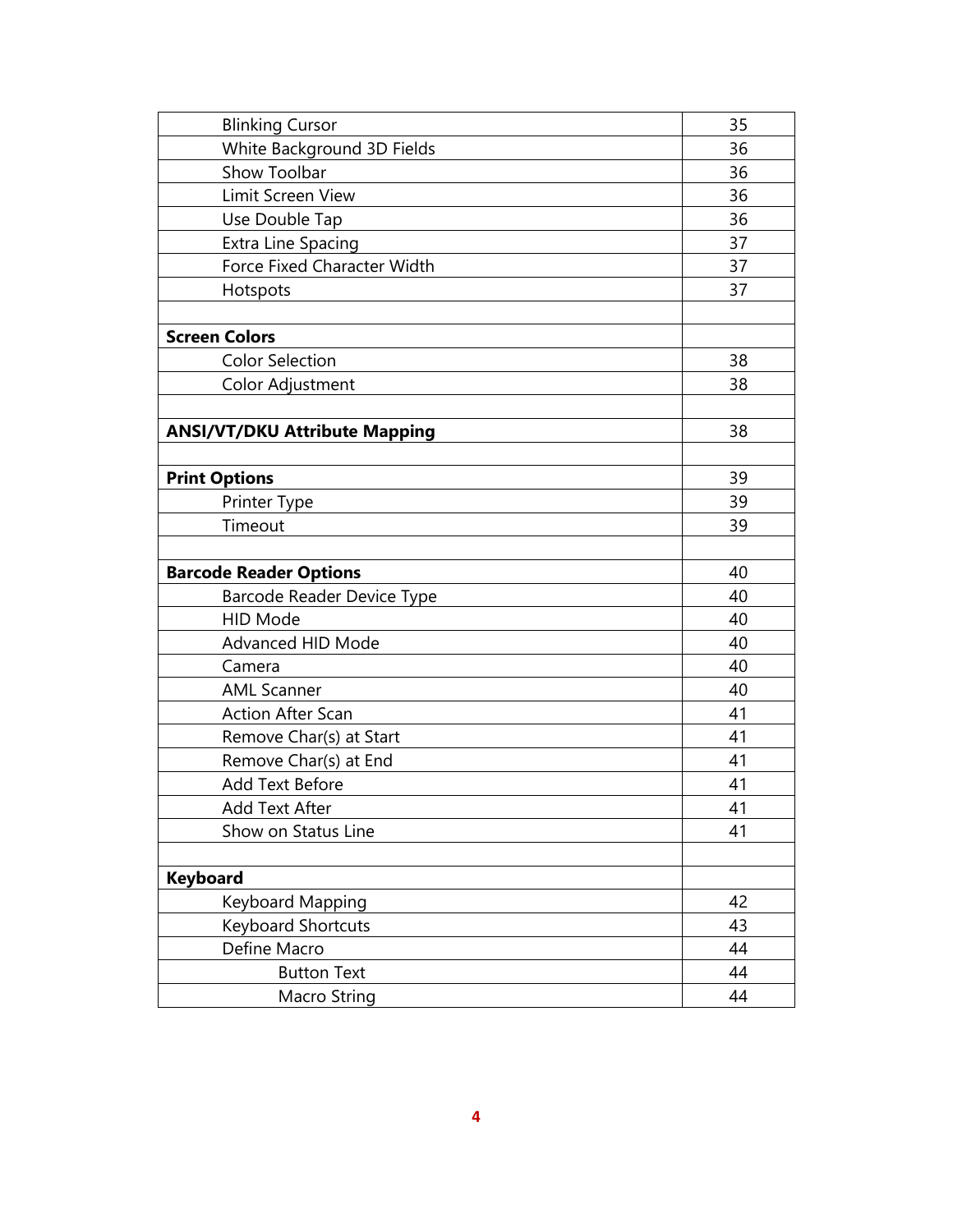# **Getting started**

### Create a new session

Glink always enters the Sessions screen at startup. Tap the New configuration button to define a configuration for your host.

Give your new configuration a name and type the IP address of your host system. The IP address may be a numeric address of the form 129.1.1.150, or a symbolic name (such as www.gar.no). If you need to connect to a port other than the default, this may be added to the end of the address, using a colon (:) to separate it from the rest of the address. For example, to connect to port 1311 you should specify 129.1.1.150:1311 or www.gar.no:1311.

If you are using the multi-emulation version of Glink, you can also choose terminal emulation and host communication protocol for the configuration in this screen. Tap Save when you are done. Repeat the process to configure more host systems. For IBM and VT hosts you may now be ready to go, and if you select the session in the sessions screen a connection attempt will be made.

Select the configuration and tap Menu > Settings to enter directly into the configuration menus. If you try to Connect to the selected configuration and the connection fails, then you have to go to Menu > Settings to correct or complete the connection parameters. This is also the place to go if you need to modify the IP address of your host system.

### Start a session

Tap Menu > Sessions to see the list of available configurations. Tap the name of a configuration to select it and then the Connect icon. Glink will now return to the main screen and connect to the configured host. If there is a Connect macro defined in this configuration, it will be executed.

The session menu list is displayed when Glink is started. In the General options in the Action bar drop down menu in the main screen you can configure Glink to auto connect to the first session in the list instead.

To run multiple sessions, select New Glink window in the Action bar drop down menu in the main screen. If more than one session is configured, select the session to start.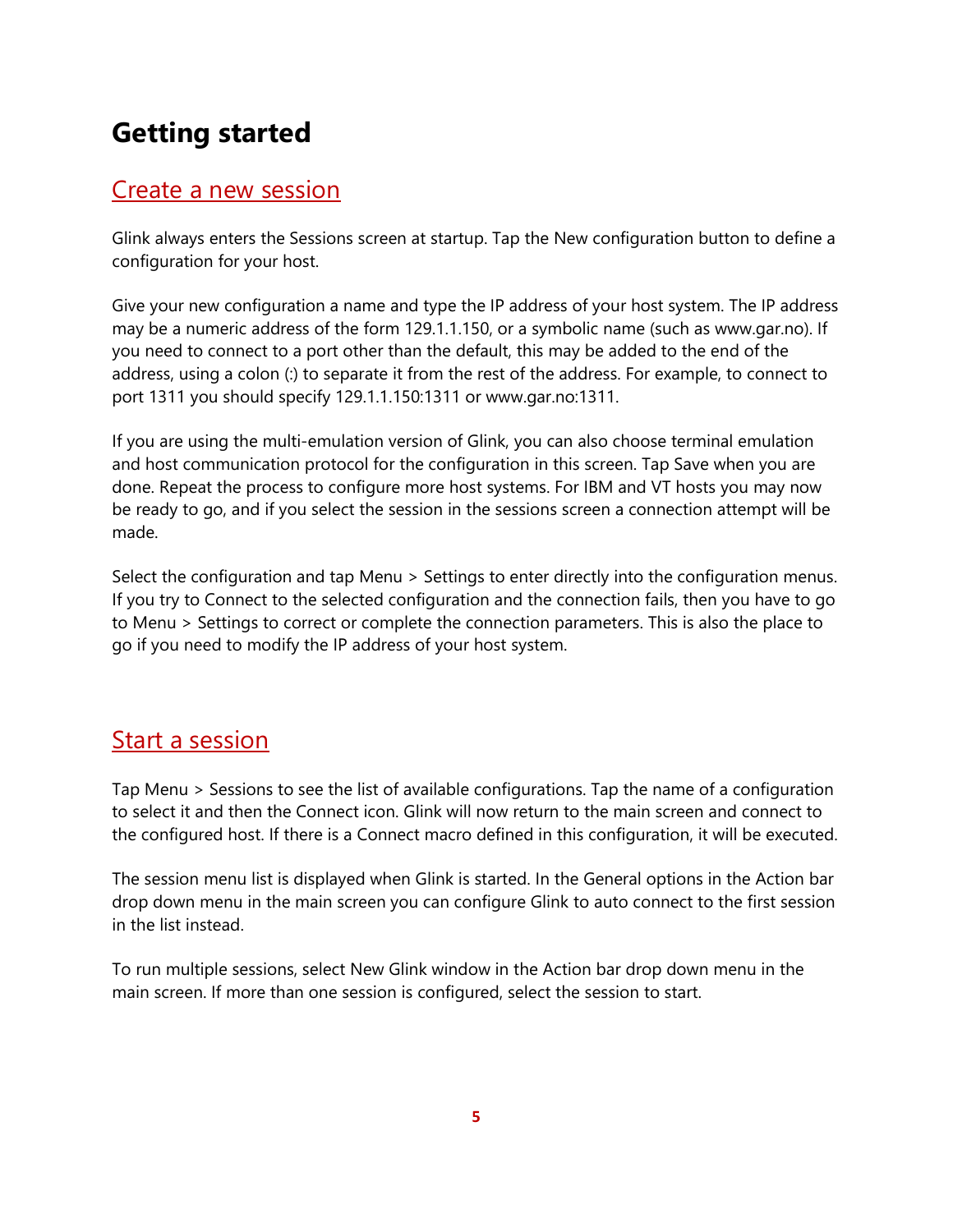## Text size

The default value for a handheld device is to select a text size (font size) that is readable, and in most cases, suitable for the screen size.

Use zoom or scroll to see hidden parts of the display.

The initial text size is set in Menu->Settings->Screen options->Font size.

## **Keyboard**

Glink uses the standard on-screen keyboard. The keyboard is activated by tapping the keyboard icon next to the Menu button or the main screen close to the cursor position or an input field. In the latter case the cursor will be positioned in the tapped field. Tap the keyboard icon next to the Menu button or main screen outside input fields or on a different line than the cursor is positioned, to remove the keyboard.

The keyboard can be configured to always be up in Menu > General options.

## External keyboard

Glink support several keyboard shortcuts for function and control keys when using an external bluetooth keyboard, see Keyboard shortcuts for a list.

Device buttons and external keyboard buttons can also be remapped.

Select Settings->Keyboard and then see Keyboard mappings button.

## Toolbar

The toolbar can be configured to show a single-line toolbar with a select button to step through the toolbar lines or as a multiline toolbar to show all the toolbar lines. Even when the multiline toolbar option is selected, Glink will in most cases use the single-line toolbar to save space when the keyboard is up.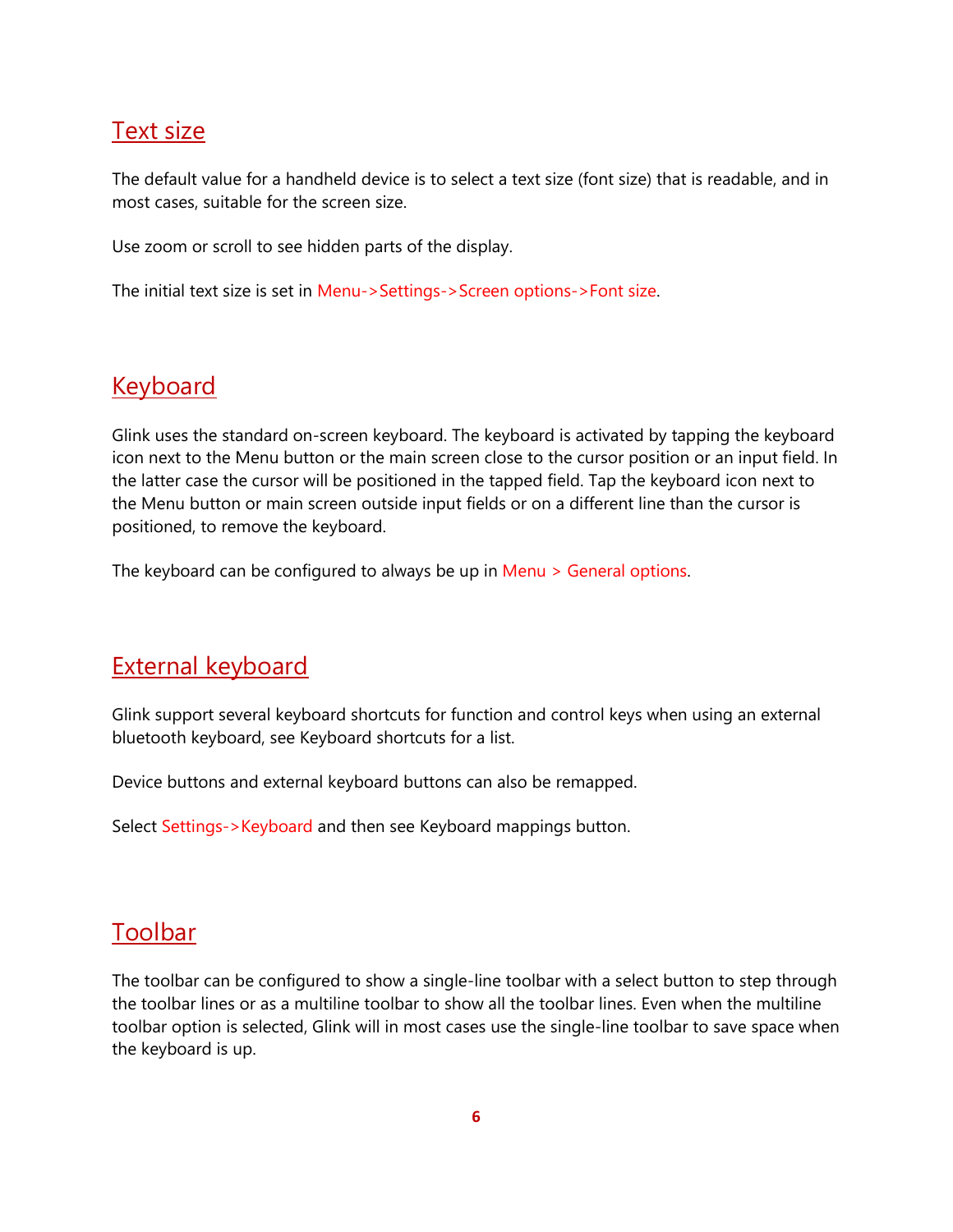The default toolbars differ from emulation to emulation, but in general there is one for cursor movements, one or two for function keys and one for other keys. All toolbars can be customized to your needs and you can add macros to all of them with your own text on the buttons. The toolbar area becomes horizontally scrollable if there are more buttons defined than can be displayed on the screen. Go to Menu > Settings > Toolbar setup to customize your toolbar, or to Menu > Settings > Screen options to change the setting of the Use multiline toolbar option.

### **Hotspots**

Glink can be configured to create dynamic push buttons for screen text that refer to function keys, number options and URLs.

For example, if F1 is part of the screen text, it will be highlighted as a push button and the function F1 will be assigned to it and executed when tapped.

Likewise, if 1=Search is part of the screen text, the number 1 will be highlighted. When tapped, this number is added to the current cursor position and optionally followed by the Enter function to transmit it.

## Copy/Paste

Long-tap a word to select it. Drag the set of bounding handles to highlight the text you want to copy. Tap Copy on the toolbar that appears. If more than one line is selected, tap Line/Block to switch between line and block mode selection.

Tap Paste on the toolbar that appears if you long-tap an input field.

The paste function may be added as a button to your toolbar.

### Hyperlinks and mail addresses

If URLs or mail addresses are displayed, long-tap a hyperlink or mail address to bring up a popup menu. For URLs you may display the content in Glink or in a browser app. If a mail address is selected, you get the option to send a mail to the addressee.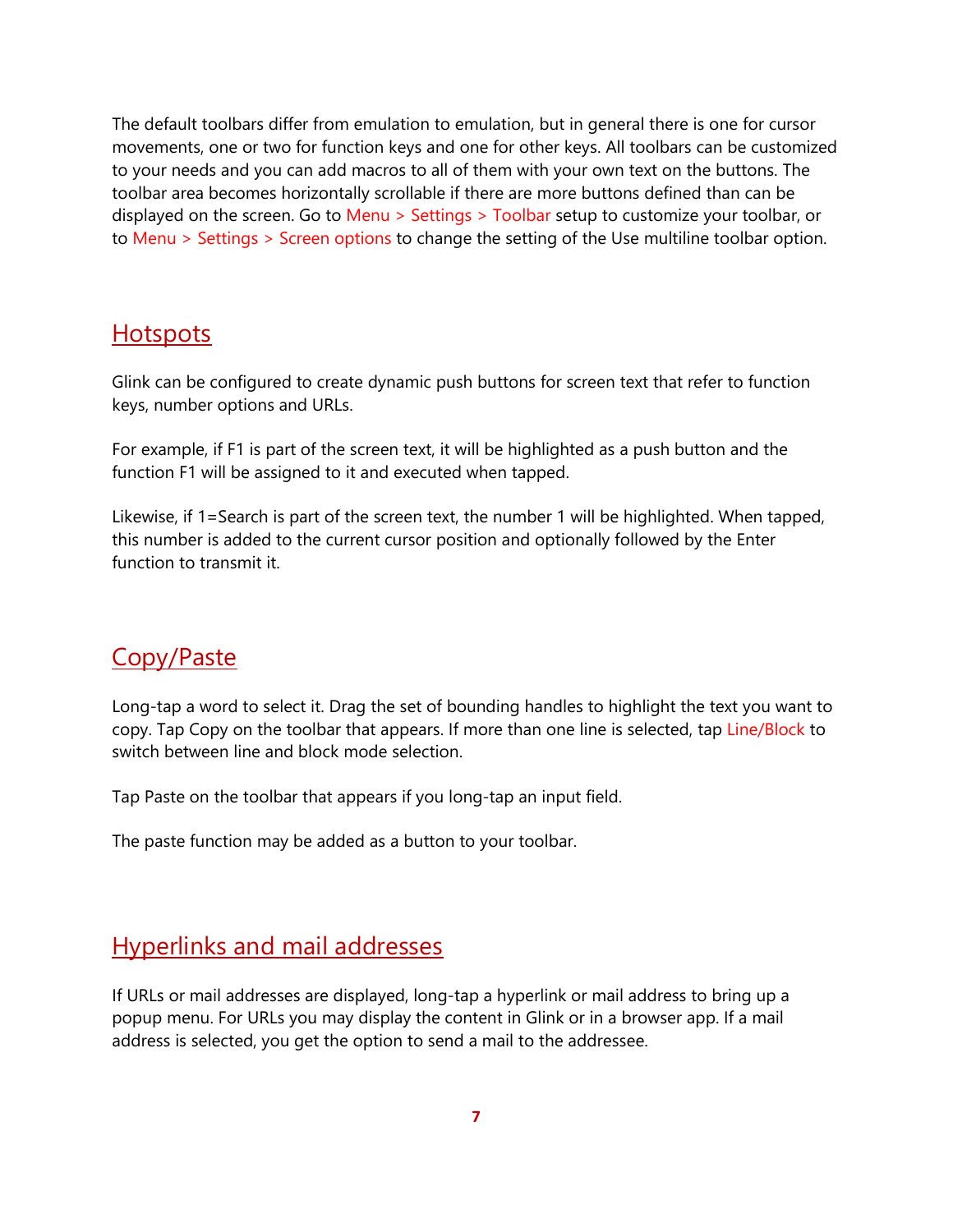# Export and Import configurations

You can export your current set of configurations for back-up purposes or to share them with other users. The export function is option in the action bar drop down menu. You will be asked if you want to include *Connect* macros before you are taken to the *Send Mail* function with your configurations attached to the message.

The configurations are sent as a file-attachment named config.glinki. This filename-extension is associated with Glink. This means that if you receive a Glink configurations file as an e-mail attachment and export it to the files system, you can import it into Glink by tapping the file. Glink will be started and inform you that you have received a new set of Glink configuration files. If you tap the Install button to install it, you will get a new set of configurations that will replace your current configurations. All your current configurations will be overwritten and lost.

You can also import a configuration that you have downloaded to the device from the Sessions menu, or use the Auto-import feature described in Glink MDM configuration parameters.

The export and import functions allow administrators to prepare and customize configurations for a large group of users and distribute the configurations.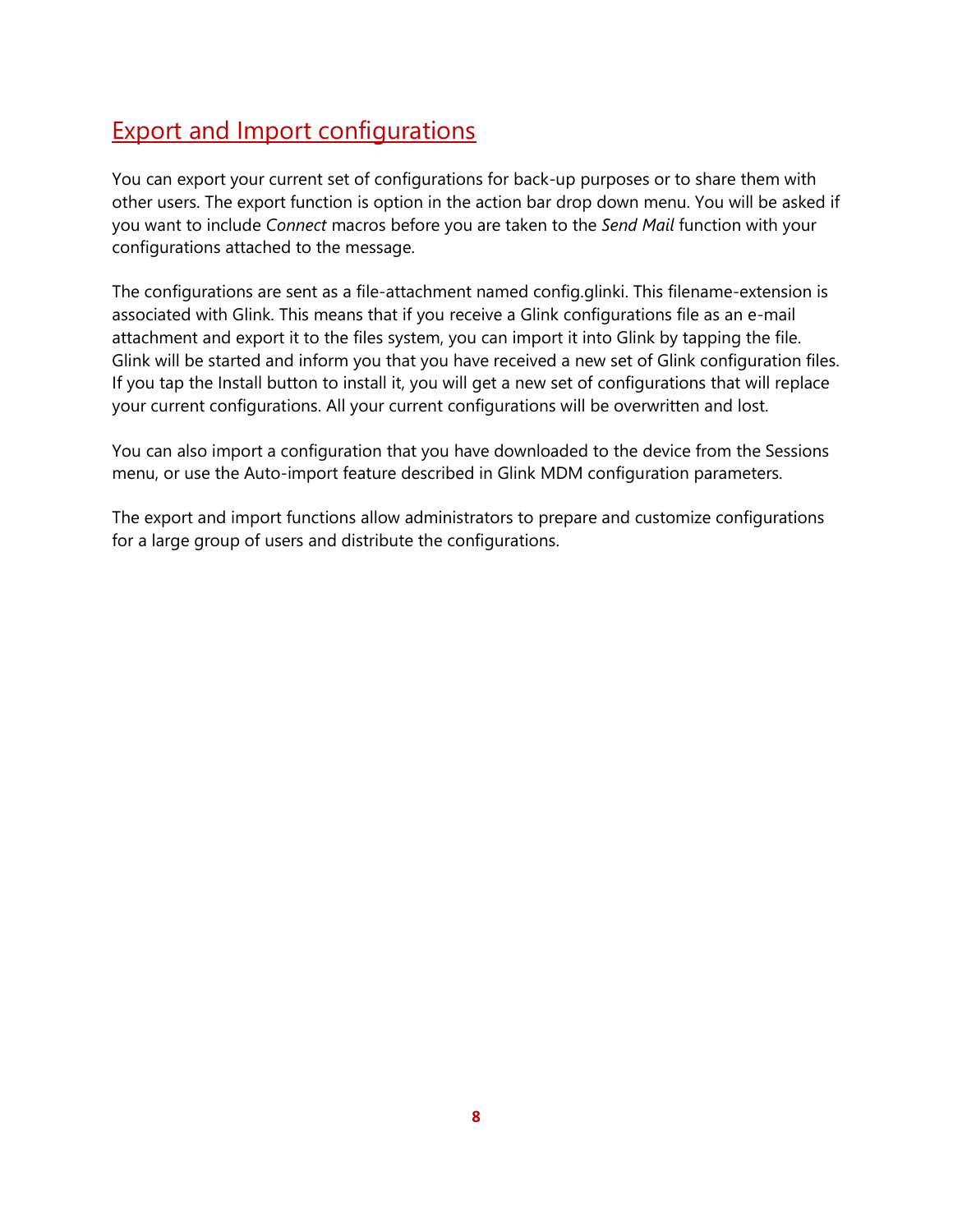## MDM Configuration Support

If Glink is deployed by a mobile device management (MDM) system, the Glink configuration can be completely controlled by the MDM system, making Glink ready for use without any need for configuration by the end user.

### **Glink MDM configuration parameters**

Glink has a large number of configuration parameters that are available through the Settings screens in Glink.

A Glink configuration can be exported and then be imported by Glink on another device.

An MDM server can instruct Glink to import a Glink configuration file from a network location with the following parameters:

#### **config.version**

This parameter (key-name) specifies the version of the MDM parameters. If the version matches the version on the device, the rest of the parameters are ignored.

#### **config.url**

This parameter (key-name) provides the URL of the Glink configuration file. Please note that this parameter is ignored if the config.version parameter is missing or the version matches the version on the device.

Here is an example:

```
 config.version=2
 config.url=http://myhost.mydomain.xx/glink/group1/config.glink
```
Use the following keys to set up a Glink configuration directly

#### **config.name**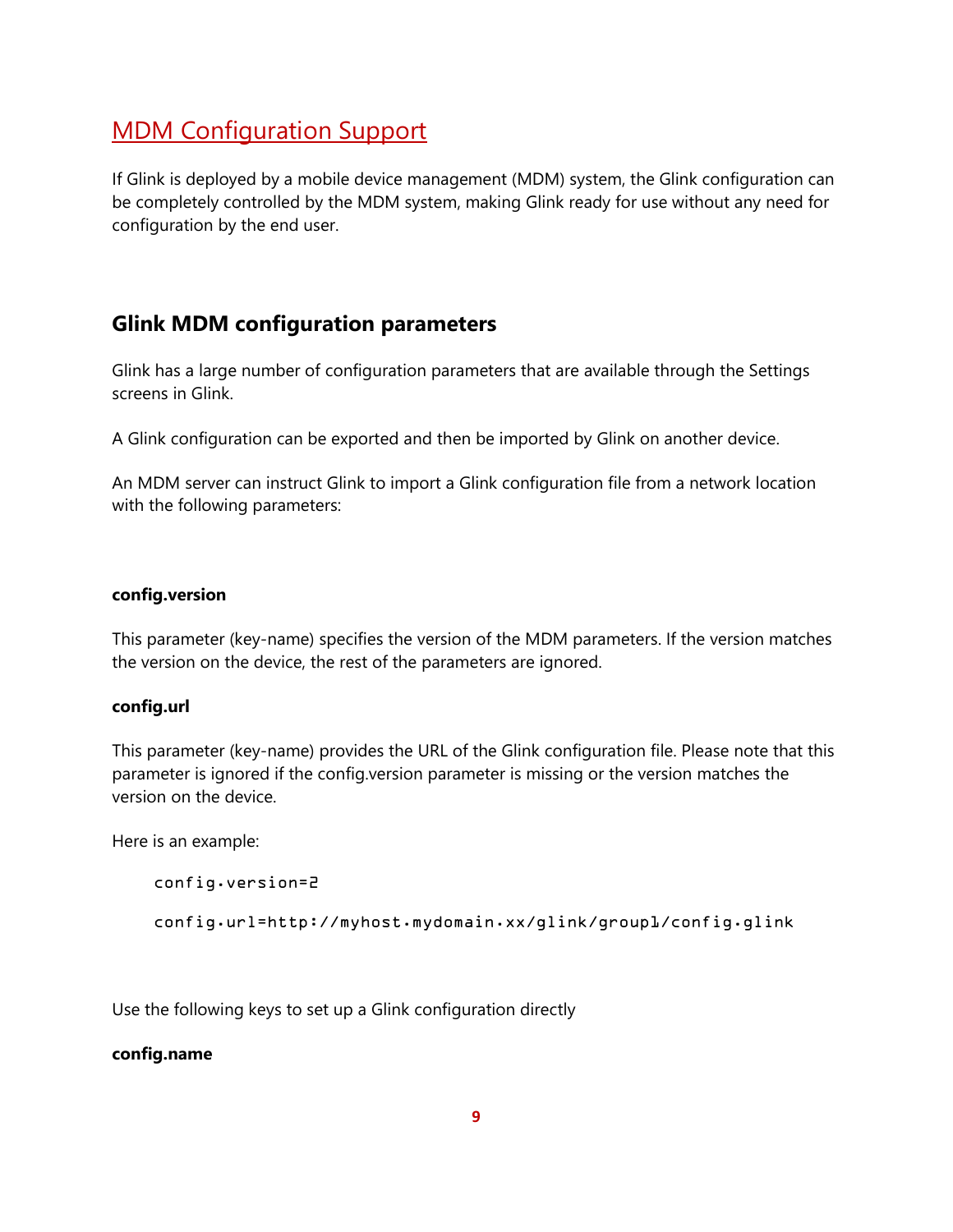This is the name of the configuration and must be provided. The configuration is created if it does not already exits. Additional parameters will be set for this selected configuration.

#### **com.servername**

This specifies the IP address of your host

Here is an example:

```
 config.name=myhost
 com.servername=myhost.mydomain.com
```
These parameters are sufficient to create a host configuration with default values.

How you set these parameters will depend on your MDM. Different methods are used. While some MDMs present a menu with the parameters that can be set, others require an XML-file with key-name and key-value pairs.

### **Auto import from file location on device**

Some MDM servers can export files to the MDM controlled devices. You can use this feature to distribute Glink configuration files to the devices. Glink will check the following path for a new Glink configuation file:

/SD Card/.GlinkVT/import/config.glinki

The "SD Card" folder (sometimes also referred as Phone Storage or Internal Storage) is often addressed like /storage/emulated/0/.GlinkVT/import/config.glinki

Glink will also check the following path for a Glink license file:

/SD Card/.GlinkVT/import/licenses.glinki

If when Glink finds these files, the files will be imported and deleted from the import folder. The current configuration and license will be overwritten and lost.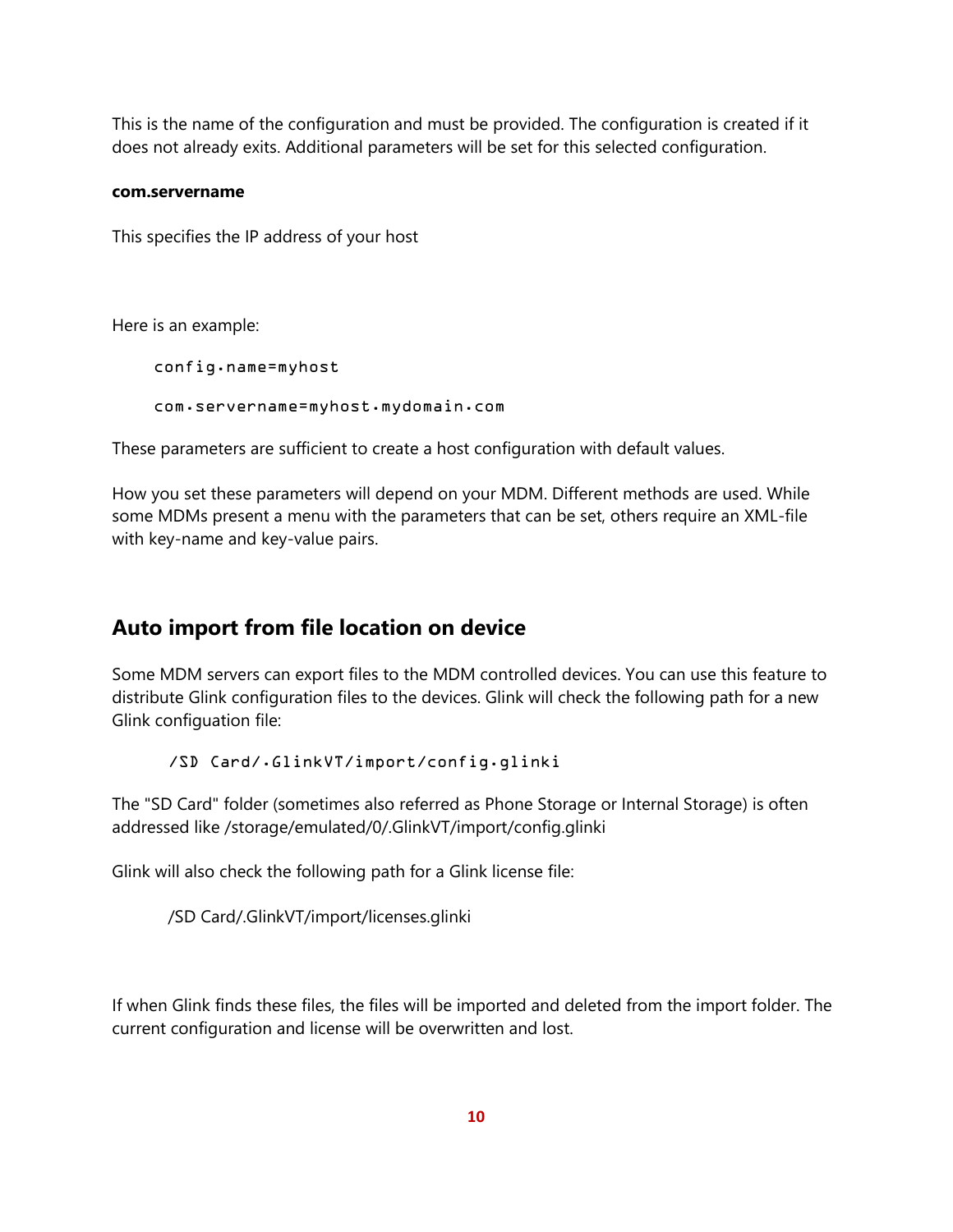### **XML Schema**

The AppConfig Community, supported by a collection of industry leading EMM solution providers, have defined a standard schema to configure apps. Using this definition, the Glink parameters can be specified in a XML document using the following syntax:

```
 <managedAppConfiguration>
 <version>1</version>
 <bundleId>no.gar.glinkVT</bundleId>
 <dict>
    <string keyName="config.name">
        <defaultValue>
                <value>MyConfigName</value>
        </defaultValue>
    </string>
    <string keyName="com.servername">
        <defaultValue>
                <value>MyServerAddress</value>
        </defaultValue>
    </string>
 </dict>
 </managedAppConfiguration>
```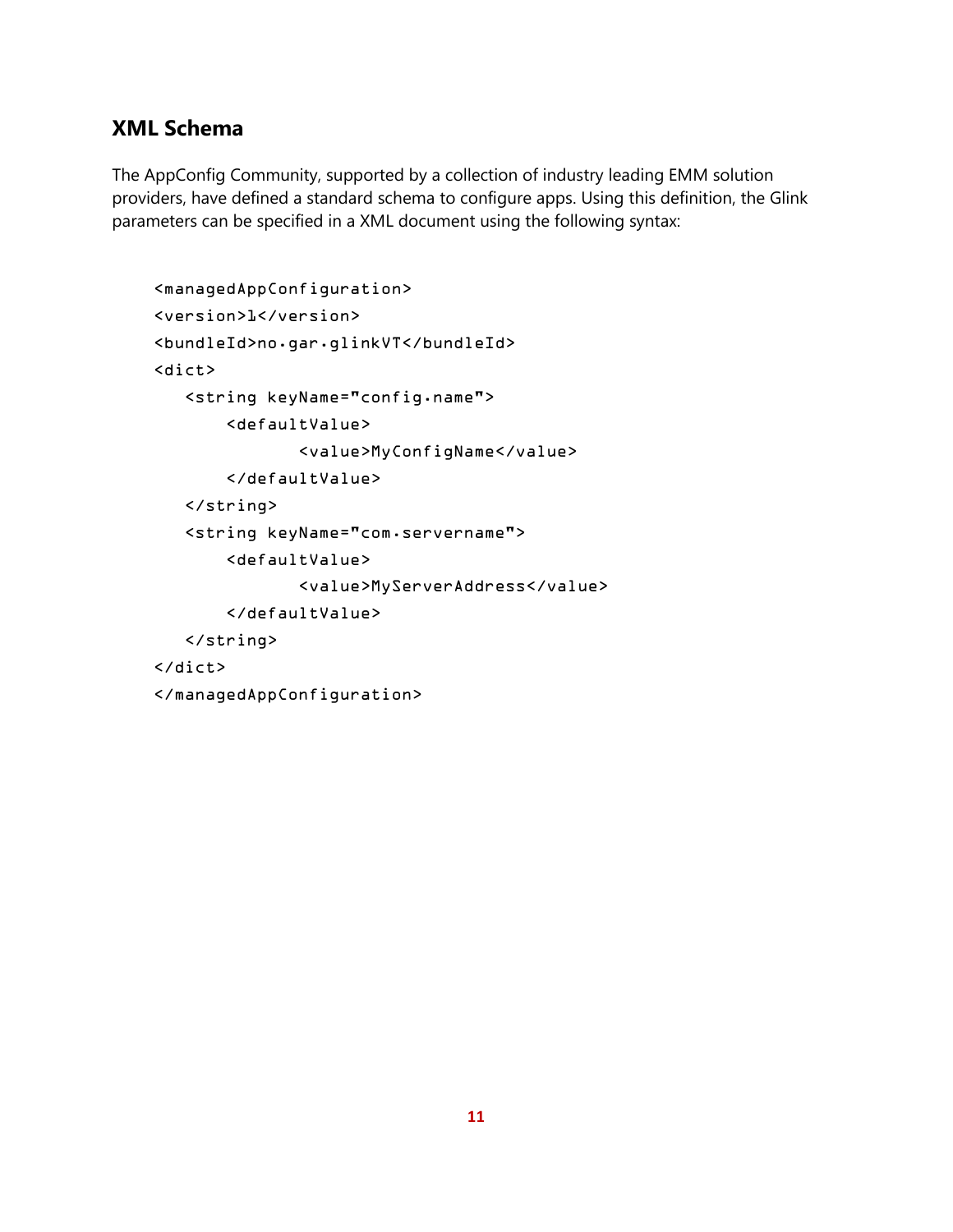# **Glink Menu**

## **Sessions**

The Sessions screen allows you to change the current host session and add new host configurations. Most parameter settings are per session. The current configuration is displayed in blue. By tapping Settings in the Menu, you can change the configuration parameters for that particular session. By tapping a different session than the one that has a check mark, you can switch the main screen to this session.

### **Connect**

Select a session name and tap the connect icon. Glink will now return to the main screen and connect to the configured host. If there is a Connect macro defined in this configuration, it will be executed.

### **Settings**

Change one or more of the parameters for the session selected.

### **New**

The New options lets you create a new session configuration. After a session is created, select the Settings option to change the default settings.

### **Remove**

Removes the session selected.

### **Rename**

Renames the session selected.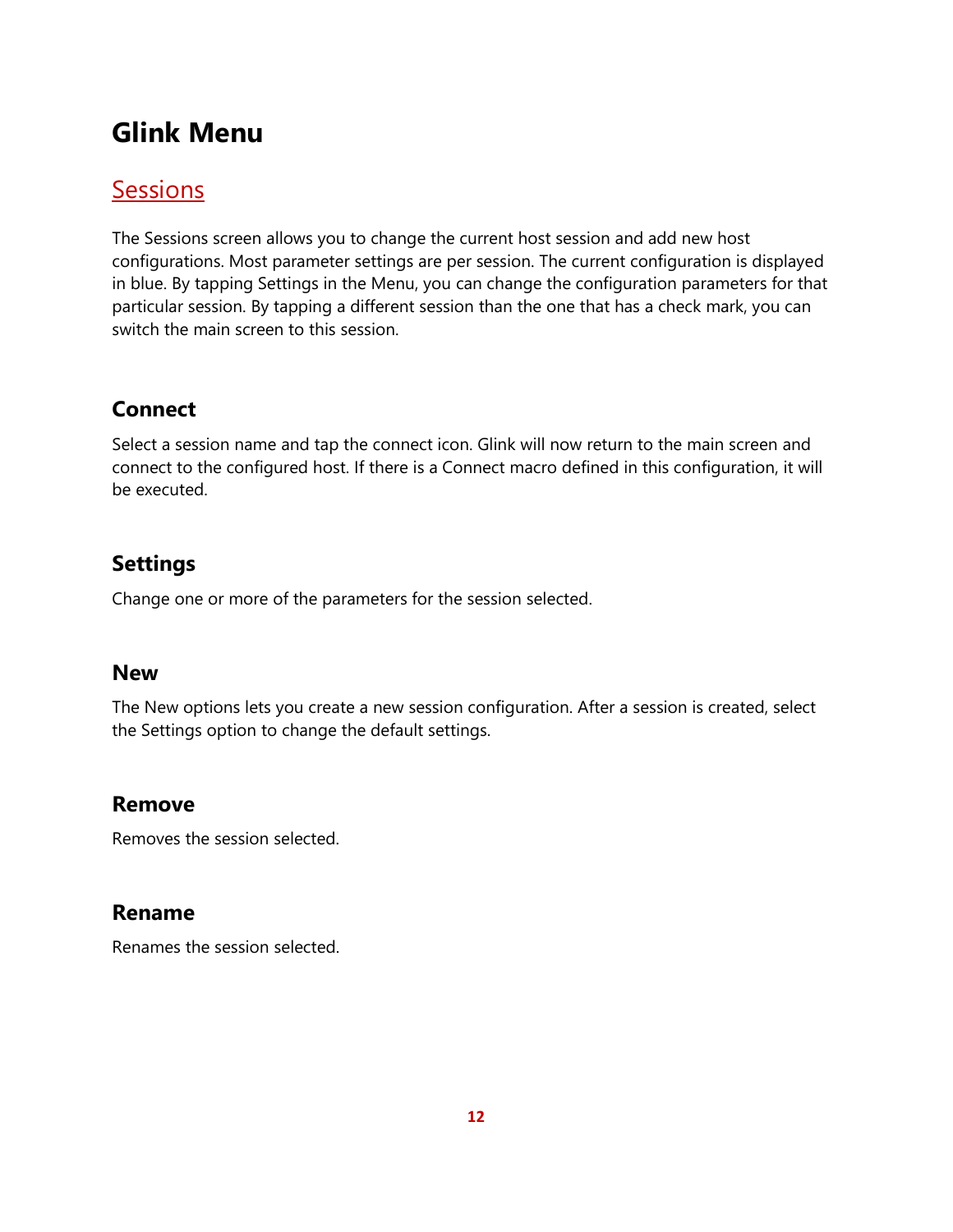### **Import**

Import a Glink configuration that is downloaded to the device. The current configuration will be overwritten and replaced.

### **Export**

Export the Glink configuration to the Download folder.

### **Templates**

List and manage templates. If you intend to define several sessions with similar settings, a predefined template can simplify the process of defining a new session.

### **Reorder the session list**

The session list can be reordered by doing a long press at a session entry, and then move the entry by dragging it when a rectangle is shown around the entry (wait with the move until the rectangle shows up).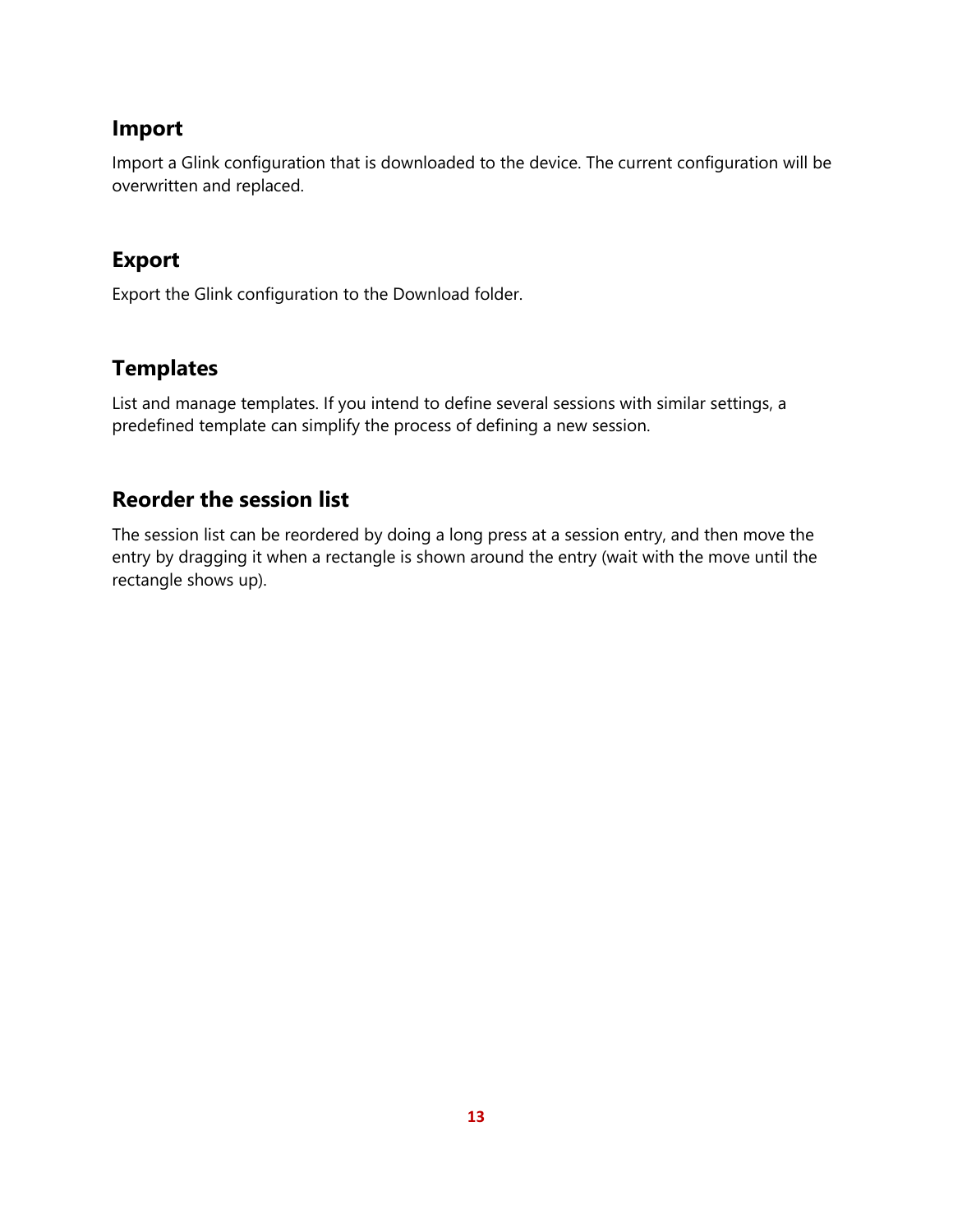## **Settings**

Tap here to modify configuration parameters for the current session.

### **Scrollback**

Tap here to enter the Scrollback buffer. Here you will see all the data that has scrolled off the top of your main screen and all the forms that you have accessed since you connected the current Glink session, provided that the size of your buffer is big enough. You configure the Scrollback length (in pages) in Menu > Settings > General. The content of the scrollback buffer can be printed or sent as an e-mail attachment and you can mark and copy selected text. If text is marked when you tap the Mail or Print button, only the marked text will be sent/printed. Tap the Glink button to return to the main screen.

Tap Clear to clear the Scrollback buffer.

Tap Mail to Mail the scrollback buffer.

Tap More actions to perform other actions like print.

#### **Print screen**

Tap here to print or e-mail the current screen content. It can be printed/e-mailed either as text or as a JPEG image. Tap the Glink button to return to the emulation window.

Tap Mail to Mail the Print data.

Tap More actions to perform other actions like print.

#### **Record macro**

Tap here to record a macro. Before you tap the OK button to start recording, you have to choose whether you want to record a Toolbar macro that you will assign to a button on the toolbar (default) or if you want to record a Connect macro that will be executed every time you connect this session to the host. The Connect macro is typically used to logon on to the host, start the desired host application and position the user in the desired startup form. Toolbar macros are typically defined for frequently used operations to avoid time consuming navigation and typing. When recording a macro you can use the Pause button next to the Enter button to specify that you want to wait for user input or that the execution of the macro should pause a number of milliseconds at this stage. This is useful if the host unlocks the keyboard and allows keyboard-/macro-input before it has completed its output to the terminal. User input can be collected at macro startup or at the stage where the input is required.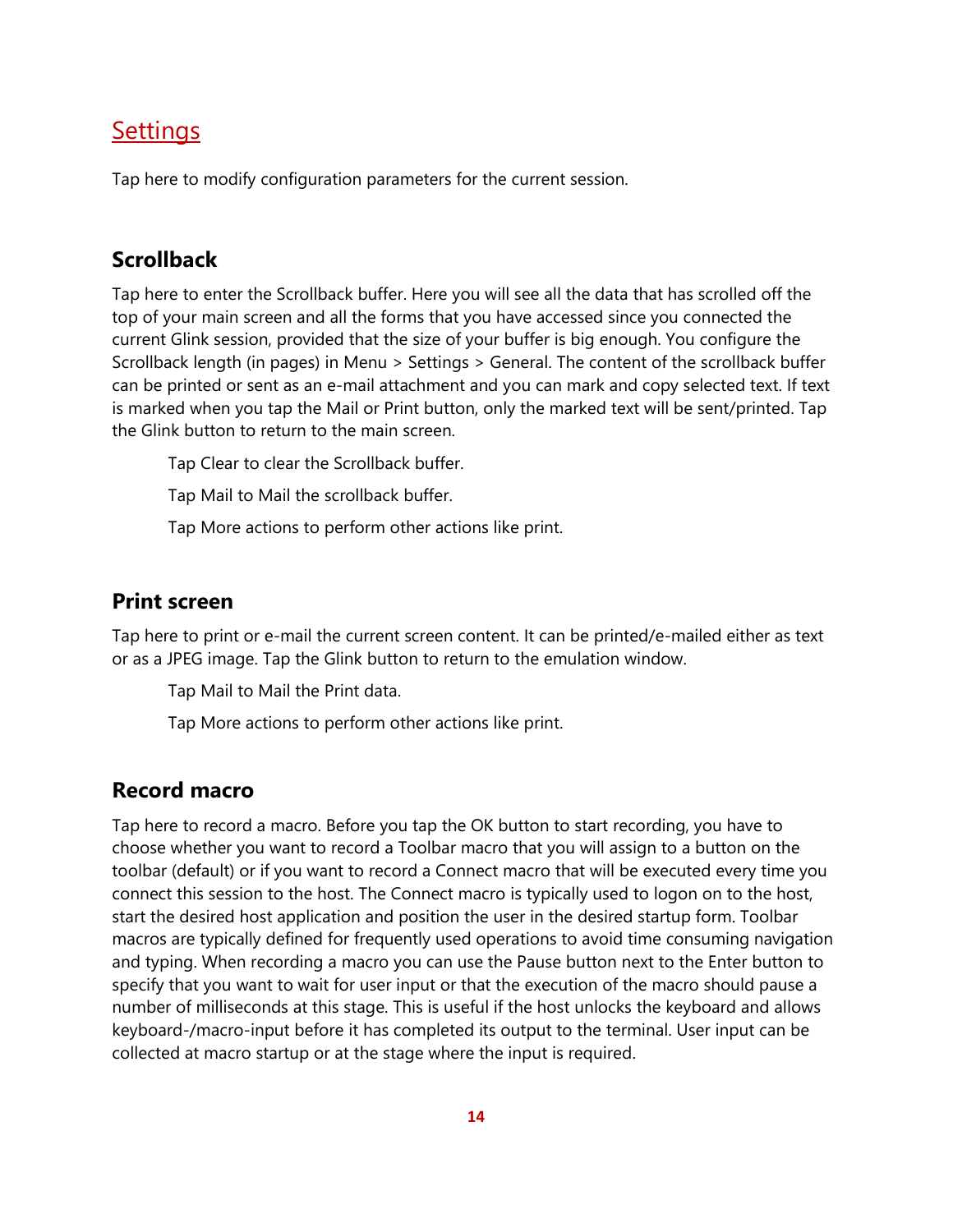When you are at the end of the macro function you wanted to record, you go to Menu > Record Macro and assign a button text and tap Save recording. The macro will now be saved to the current toolbar. You can move it to a different toolbar from Menu > Settings Toolbar setup. If you made a typing error during the recording, you must tap Cancel in Menu > Record Macro to delete the recorded macro and go back to the main screen. Toolbar macros are removed when you remove their buttons from the toolbar. To remove a Connect macro, you first have to tap Connect macro in Menu > Record Macro, then tap Remove Connect macro. If you want to define a completely new Connect macro, you now tap the Start recording button. If you don't tap Remove connect macro before you tap the Start recording button, you will extend the current Connect macro.

#### **Debug mode**

Tap here to enable/disable Debug mode. In this mode all data sent to and from the host is written to a Debug screen. When enabled, you will see a Debug icon at the top right of the screen, next to the Enter button. Tap the Debug icon to go to the Debug screen. The content of the debug screen can be printed or sent as an e-mail attachment and you can mark and copy selected text. If text is marked when you tap the Mail or Print button, only the marked text will be sent/printed. Tap the Glink button to return to the main screen.

When Debug mode is enabled all data sent to and from the host is written to this Debug screen, and you will see a Debug icon at the top right of the screen, next to the Enter button. Tap the Debug icon to go to the Debug screen. The content of the debug screen can be printed or sent as an e-mail attachment.

Tap Clear to clear the debug screen.

Tap Mail to Mail the debug screen.

Tap More actions to perform other actions like print.

Tap Mail config to Mail your set of configurations to yourself for back-up purposes or to someone else for sharing. The configurations are sent as a file-attachment named config.glink. You will be asked if you want to include Connect macros (if you have any) before you are taken to the Send Mail function with your configurations attached to the message.

#### **New Glink window**

This option allows you to open another Glink window to run multiple concurrent host sessions. Use the switch session icon presented in the action bar at the top to switch between the sessions started.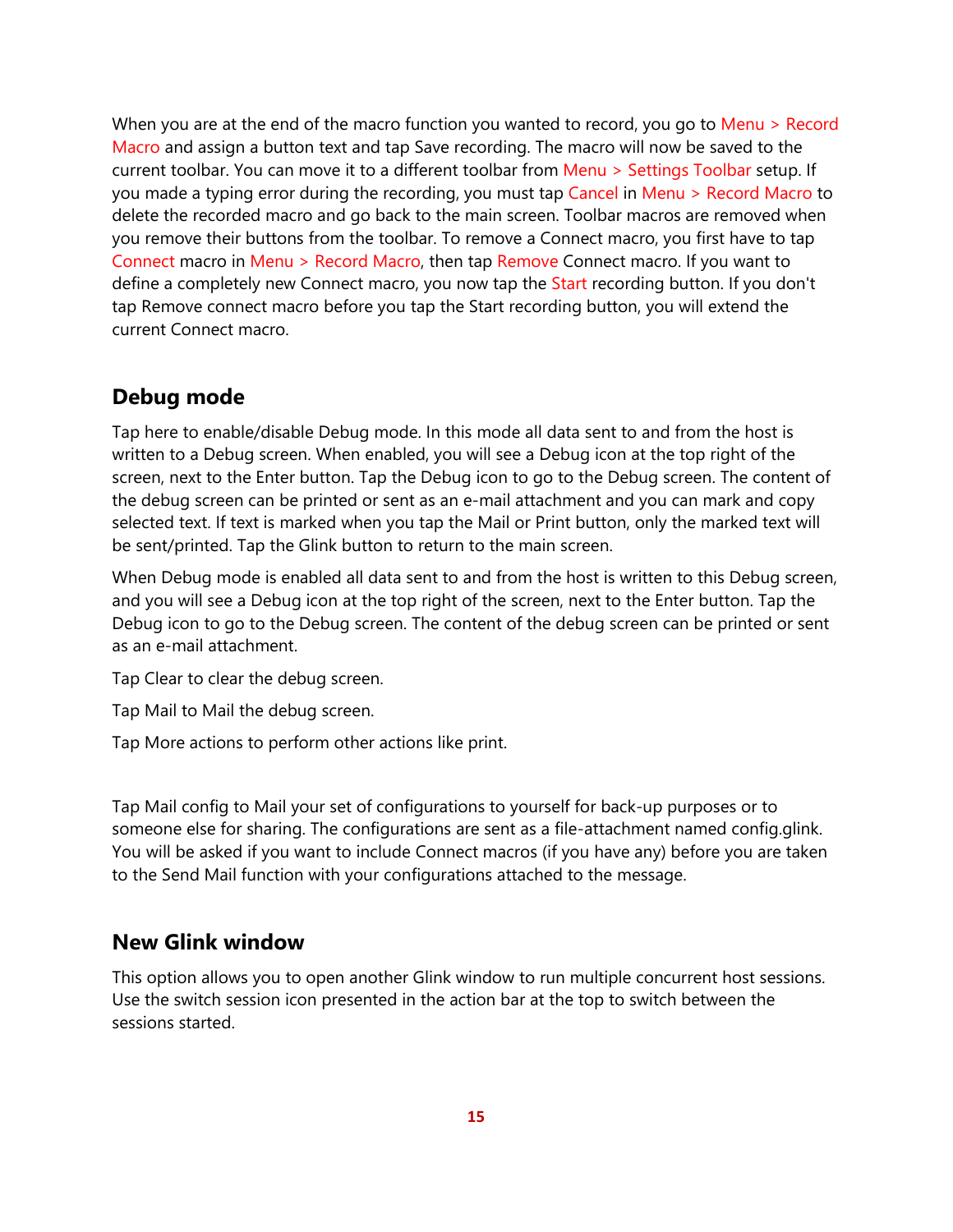### **Remove Glink window**

This option is presented if more than one session is started.

## **Print logging**

Tap here to toggle this option. When enabled a check mark is shown and all sent and received data is logged/captured to the print buffer.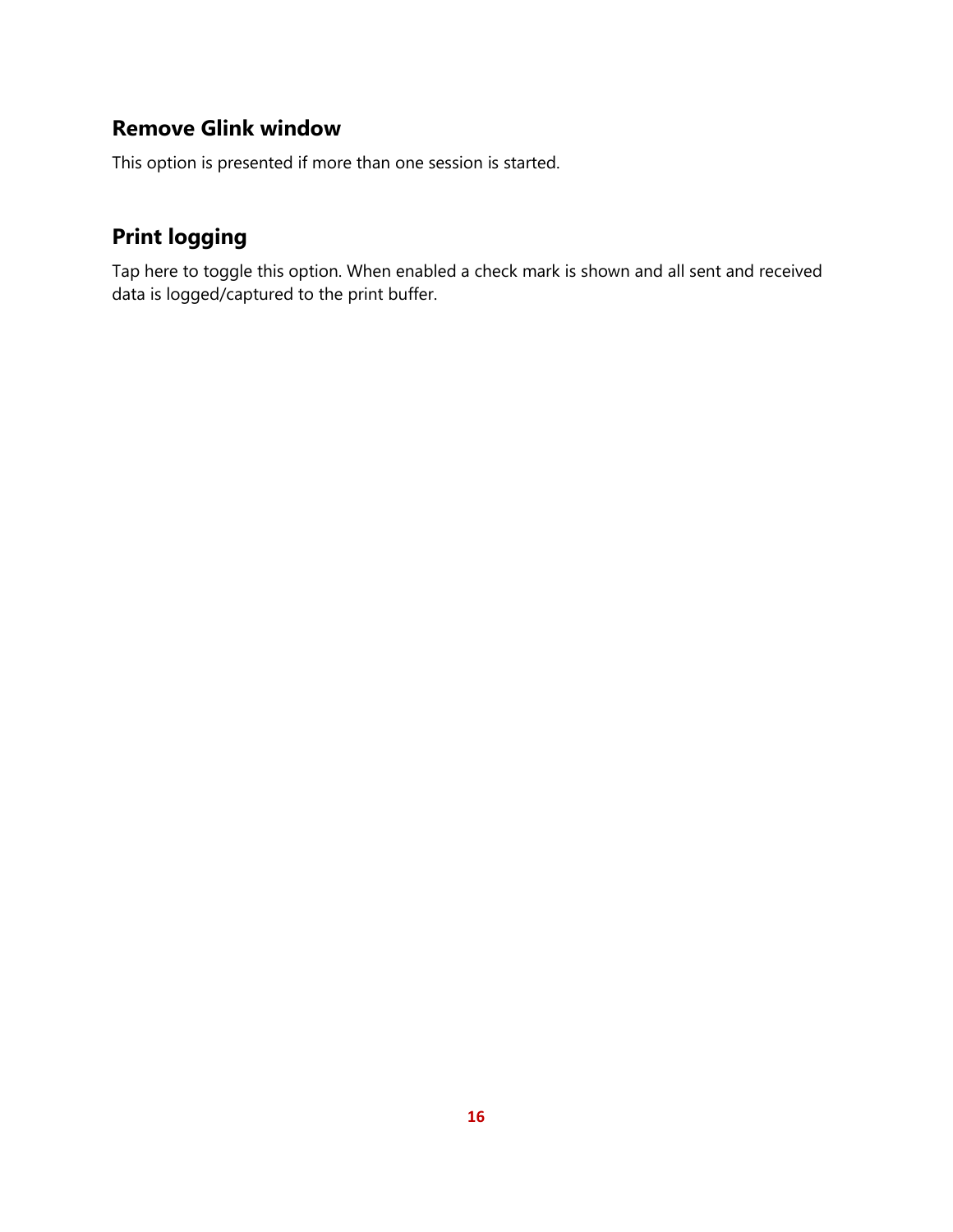# **General Options**

General options are parameters that are common to all sessions. These options are common for all the sessions defined.

### **Move Disconnect function to drop down menu**

The Disconnect function is normally available as an icon in the Action bar at the top of the screen. With this option you can instead place the Disconnect function in the Action drop down menu.

### **Show Enter on Action bar**

This option displays the Enter button on the Action bar. Can be used instead of the keyboard Enter button.

### **Screen orientation**

This option locks the screen to the selected orientation.

### **Auto-connect session at startup**

Normally Glink displays the Session screen at startup. Use this option if you want to skip the Session screen and instead connect to the first session defined in the Session screen.

Please note that you can reorder the session list by doing a long press at a entry in the session list, and then move the entry by dragging it when a rectangle is shown around the entry.

### **Auto-reconnect if connection lost**

If the host connect is lost for some reason, Glink can try to reconnect the session. You can specify both the number of retries and the time interval between each retry, for example:

| 4              | Retry four times with a time interval of two seconds                                                               |
|----------------|--------------------------------------------------------------------------------------------------------------------|
| 3*4000         | Retry three times with a time interval of four seconds                                                             |
| 3*5000;2*60000 | Retry three times with a time interval of five seconds, then retry two times with a<br>time interval of one minute |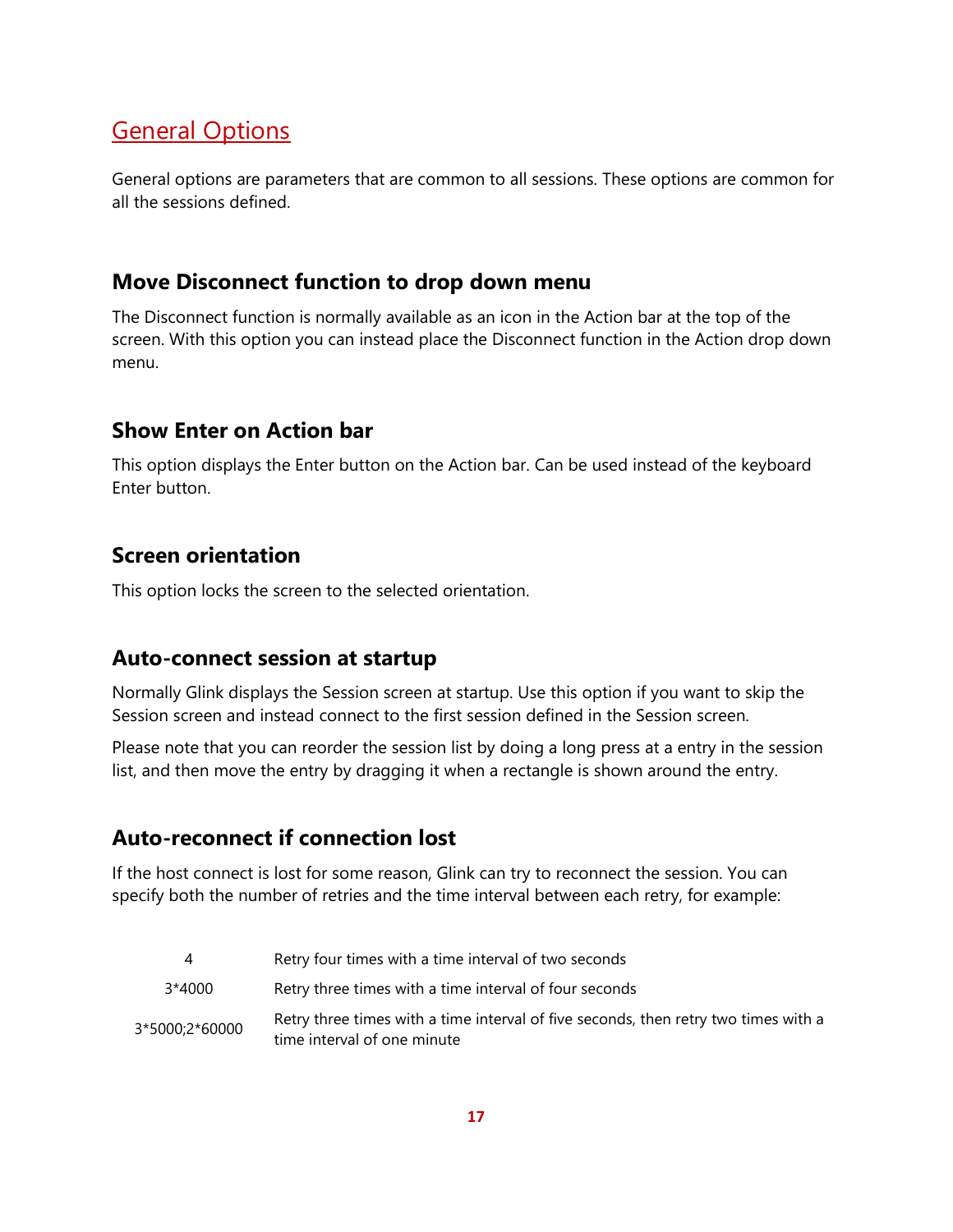The max value for retry is 100. The max value for timer interval is 300000 milliseconds (five minutes).

If user disconnects the session, no retry is performed.

### **Disconnect at lock screen**

Disconnects the line if the screen is locked (turned off). Often the is line is disconnected by Android even if this option is not turned on.

### **Never Auto-Lock when connected**

When selected, this option disables the Android "sleep" setting when Glink is the active (visible) app and is connected to the host application.

### **Keyboard up**

*Default*

Glink will show the keyboard when you click at an input field and hide it when you click outside an input field.

*On*

This option will always show the keyboard. You can still hide the keyboard with the keyboard button located at the toolbar.

*Off*

Keyboard appearance will be controlled by the keyboard button only.

### **Toolbar clicks**

*Off*

No sound

*Sound 1* Play toolbar click sound 1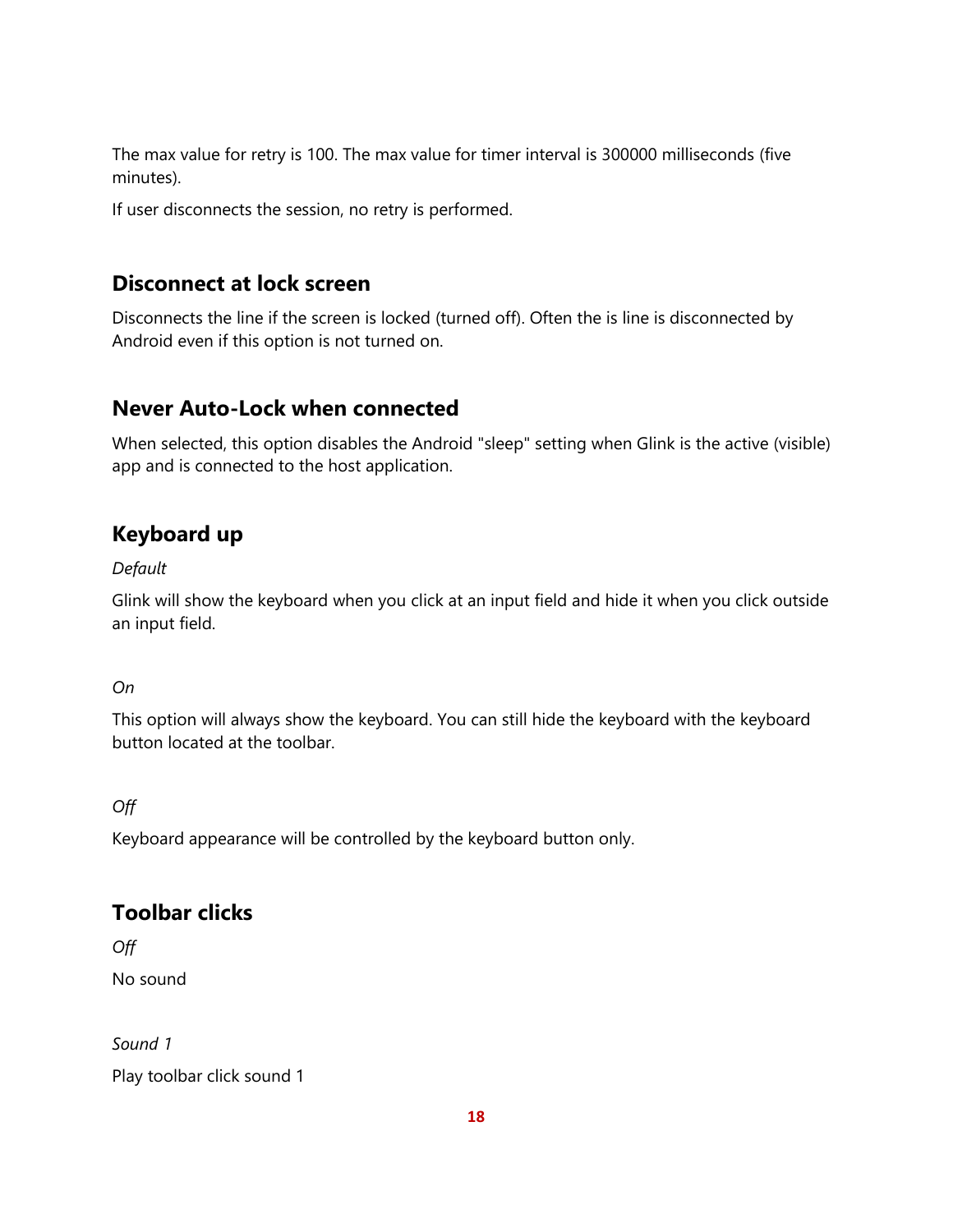*Sound 2*

Play toolbar click sound 2

### **Send/Receive notification sound**

*Off*

No sound

*On*

Play sound when sending and receiving host messages

*Send only* Play sound when sending host messages

*Recv only* Play sound when receiving host messages

### **Show Sessions view when disconnected**

Glink will display the Sessions view after a one second delay when the connection with host is lost.

### **Show Exit command in drop down menu**

Show an Exit Glink command as in Windows.

### **Protect Configurations**

This option prevents users from changing or viewing the configurations. The password is required for the functions; Settings, General options, New configuration function and Export configurations.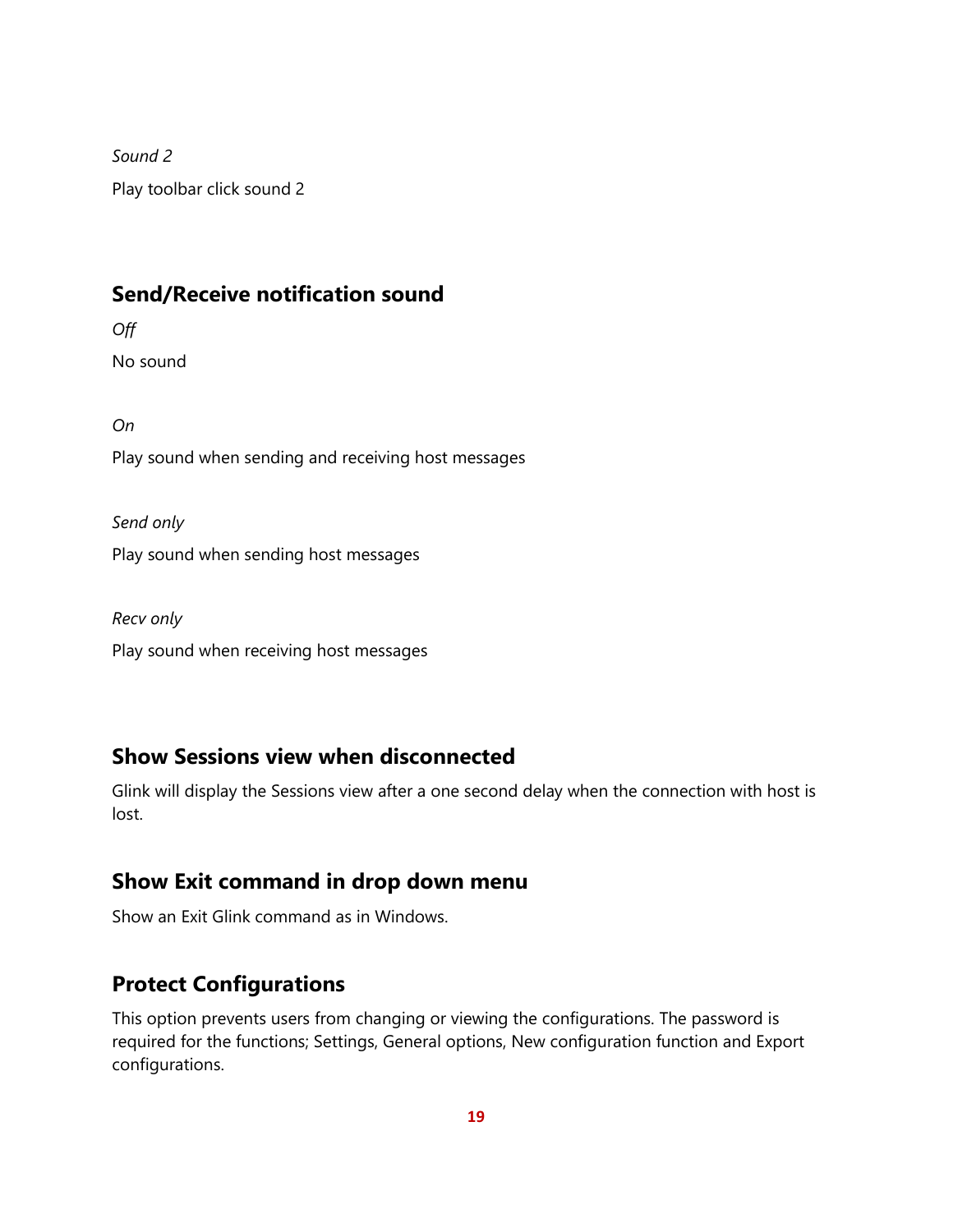## **Export configurations**

Use this function to export your configurations by mail for back-up purpose or for sharing. The configurations are sent as a file-attachment named config.glinki You will be asked if you want to include Connect macros (if you have any) before you are taken to the Send Mail function with your configurations attached to the message. To import the configurations, send it to your device by mail and select the attachment.

### **Help**

Tap here to enter the online help pages.

## **Connect icon (Green monitor)**

Tap here to connect to the host specified in the current session configuration. If a Connect macro is defined for this session, it will be executed.

## **Disconnect icon (Red monitor)**

Tap here to disconnect the current session.

## **Keyboard icon**

Tap here to bring the on-screen keyboard up/down.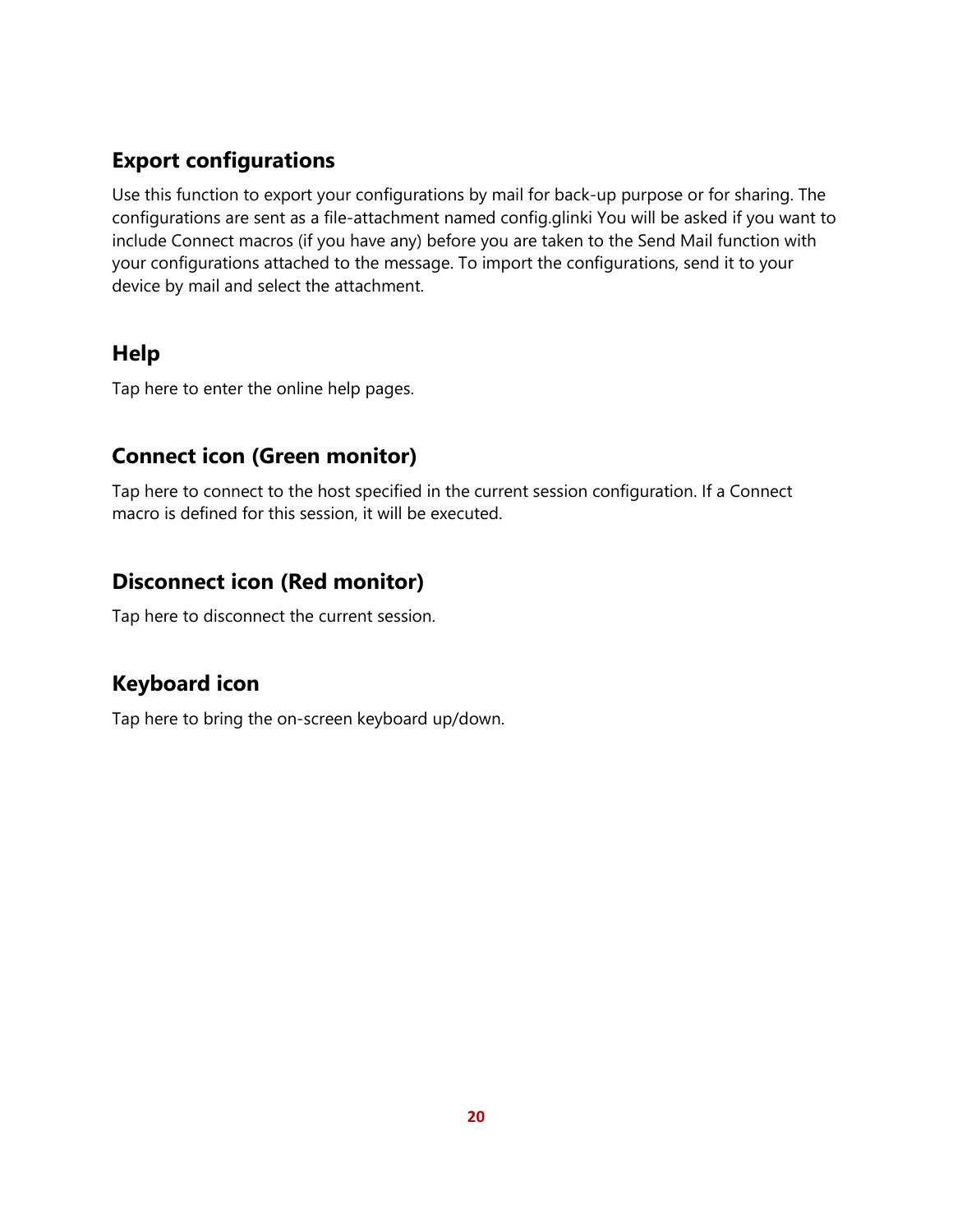# **Communication**

### Telnet options

### **Server address (host address)**

The Server address is normally the TCP/IP address to the server/gateway you connect through to reach the host.

The address may be a numeric address of the form 129.1.1.150, or a symbolic name (such as www.gar.no).

If you need to connect to a port other than the default, this may be added to the end of the address, using a colon (:) to separate it from the rest of the address. For example, to connect to port 1311 you should specify 129.1.1.150:1311 or www.gar.no:1311.

*The default ports in Glink for are:*

| G&R Ggate native protocol     | 30841 |
|-------------------------------|-------|
| Telnet, TNVIP, TN3270, TN5250 | -23   |

*Note that the Bull TNVIP servers on Unix/Linux or Windows generally use non-standard ports, normally 7323, and you must add this to the IP address.*

#### **IPv6 address**

If an IPv6 address is specified and you must specify a port number, use the following syntax:

[IPv6 address]:port

for example : [2001:db8:85a3:0:0:8a2e:370:7334]:673

### **Terminal type**

This option specifies the string that should be returned by Glink when a Telnet terminal type enquiry is made by the host at connect time.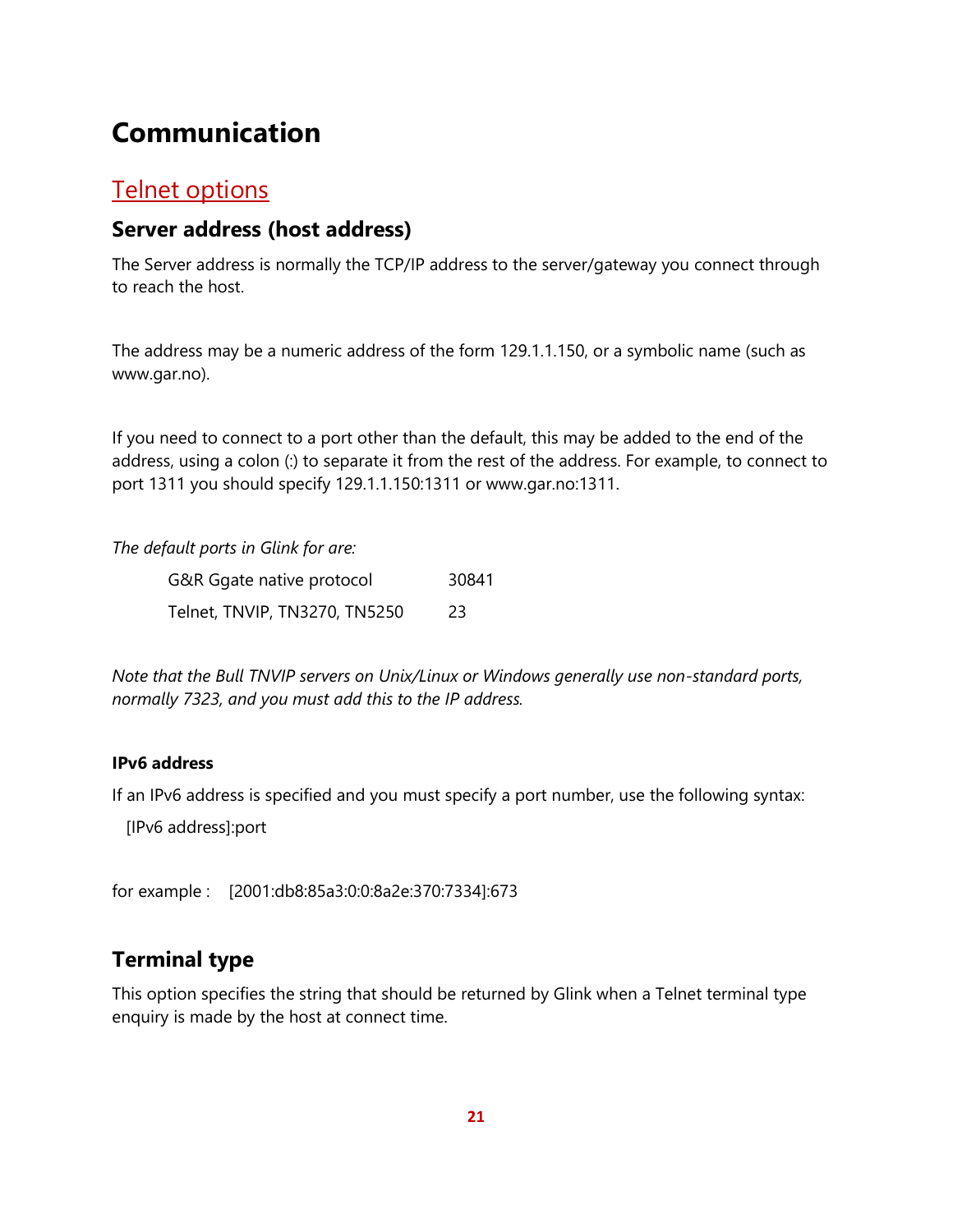### **Line terminator**

Normally in ASCII sessions input lines are delimited with CR+LF. Some hosts may demand that you use CR+NUL and others just CR; this option allows you to talk to such hosts.

### **Use IP (Interrupt Process) command for break**

Normally Glink will send a break to the host as a standard Telnet break. Some applications are coded in such a way as to require an Interrupt Process command. If 'break' is not behaving in the way you expect then enable this option to see if this helps.

### **Binary mode**

When this option is set, new sessions will be opened as binary sessions rather than ASCII sessions. This will possibly give 'strange' results that will require stty commands to give acceptable screen output.

### **Keep-alive**

Specifies how often TCP sends keep-alive probes. TCP sends keep-alive probes to verify that an idle connection is still open. By default, keep-alive probes are sent after 2 hours of inactivity or not at all. It depends on the version of the operating system. The number of keep-alive probes that are sent is also system specific. The keep-alive parameter allows you to set both the keepalive time and the keep-alive interval in seconds. The format is time, interval

For example:

Specifies that keep-alive probes will be sent after 20 minutes of inactivity, and then

- *1200,5* repeated every 5 seconds until the max number of keep-alive probes has been reached.
- 1800 Specifies that keep-alive packets will be send after 30 minutes of inactivity, and then repeated every second until the max number of keep-alive probes has been reached. One-second interval is the default value.

### **Simulate parity**

The parameter should normally not be used, but if the host needs 7 bits characters with parity, check this option.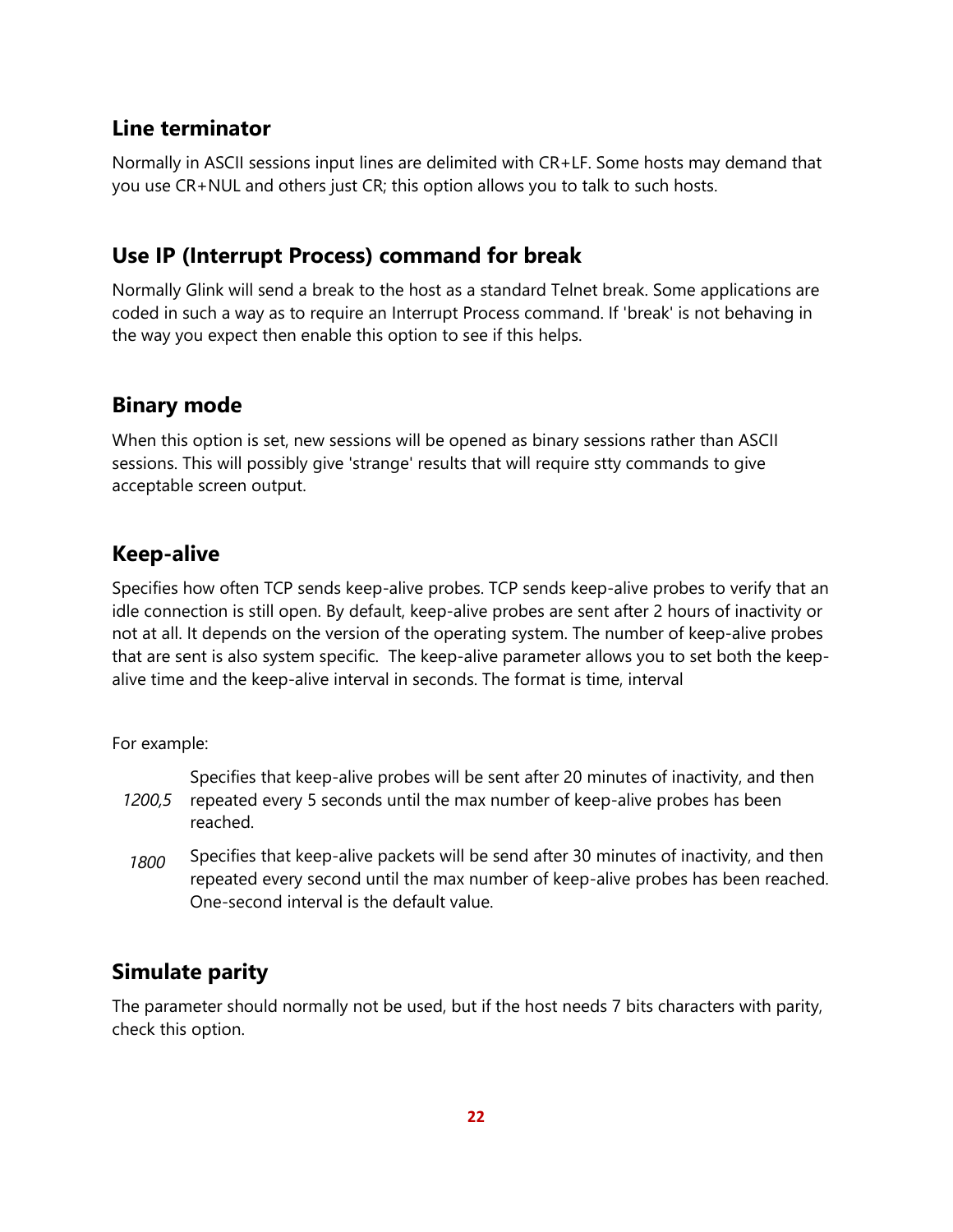### **Telnet login**

If one or more of the parameters below is specified, Glink will try to login to the host. If the login string or the password is not specified, the login parameters will be asked for at connect time.

Please note if a connect macro is defined it will be ignored.

#### *Wait for login prompt*

Instructs Glink to wait for the login prompt string before sending the login string, this may for example be login. Please note that the string is case sensitive.

If no string is specified, Glink will wait for the first string received from host.

#### *Login with*

Specify the login string. If not specified, the login string will be asked for at connect time.

#### *Wait for password prompt*

Instructs Glink to wait for the password prompt string before sending the password, this may for example be Password. Please note that the string is case sensitive.

If no string is specified, Glink will wait for the next string received from host.

#### *Password*

Specify the password. If not specified, the password will be asked for at connect time. If a password is not needed, supply a \* to avoid that the password is asked for at connect time.

Note: An <enter> is performed after both the Login string the password. If the parameter includes a function string at the end, the default Enter function will be ignored. In some cases, a Tab is needed after the Login string. The syntax for the Tab function is ^"f58"

The example shows how to do an auto-login to an AS/400 host using VT emulation

| Wait for login prompt:      | 1998           |
|-----------------------------|----------------|
| Login with:                 | MyName n'f 58" |
| Wait for password prompt: L |                |
| Password:                   | MyPassword     |

where [ is part of an invisible cursor control sequence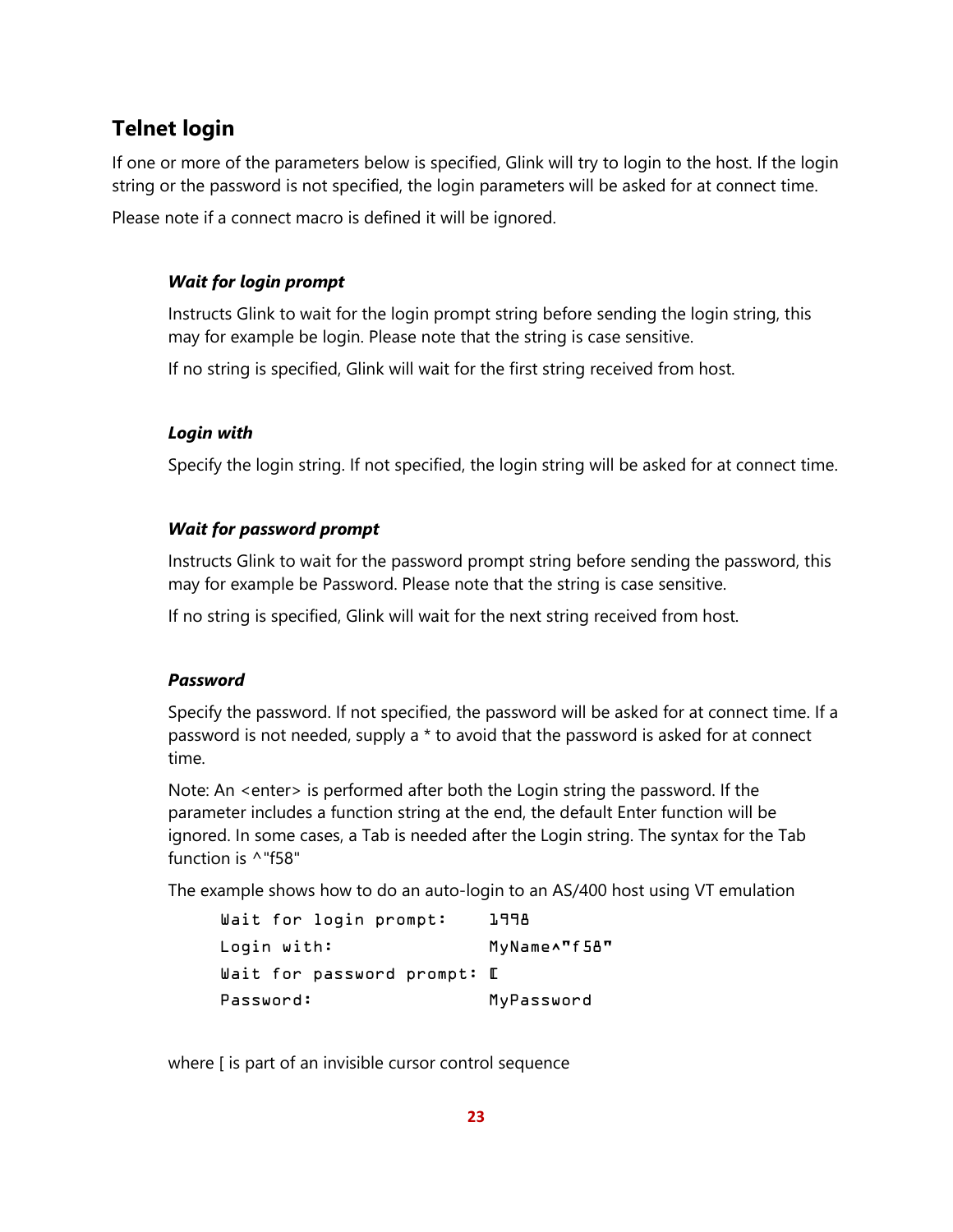### **Secure sockets**

Check this option to use a secure connection to the host. The host side must of course support this type of connection. The default value for the port number is 992 (GGate 30851). If the host side uses another port number, specify the port number in the host address field, for example:

myhost.com:842

When connected, a lock icon will be shown in the toolbar. Tap the icon to view the host certificate information.

#### *IPv6 address*

If an IPv6 address is specified and you have to specify a port number, use the following syntax:

[IPv6 address]:port for example: [2001:db8:85a3:0:0:8a2e:370:7334]:673

#### **Authenticate server certificate**

Glink verifies that the server certificate is from a Trusted root certificate authority in order to accept the SSL connection.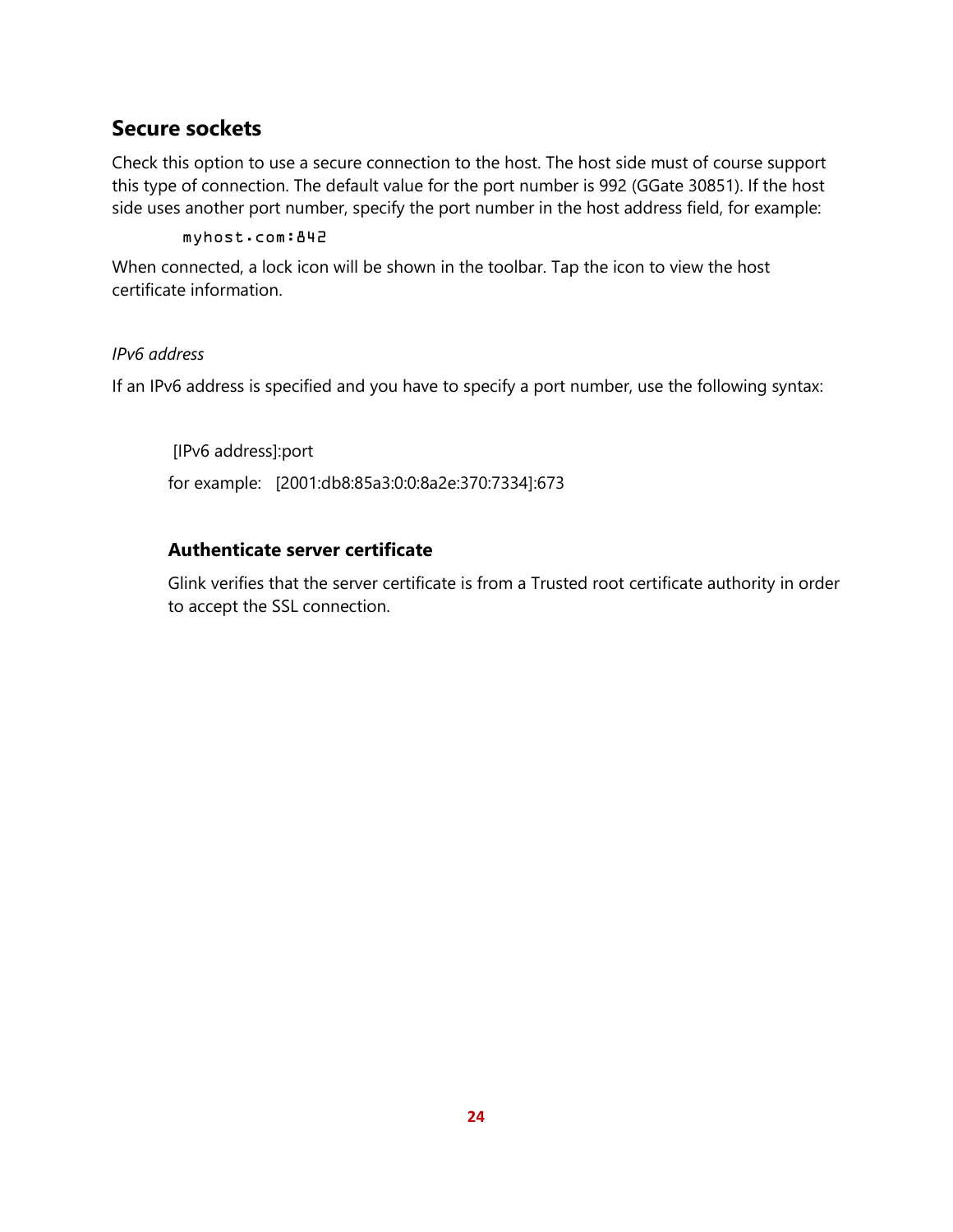## **SSH Options**

If this option is enabled, you will be able to configure that the host communication will be routed through the SSH server specified addressed.

Please note that if Use SSL Connection and Use SSH Connection both are selected, SSL will be used.

### **Server address**

Specify the address to the SSH server. The default port number for a SSH server is 22 and will be used if not specified. Another port number may be specified after the host name or IP address, using a colon (:) to separate it from the rest of the address.

#### *IPv6 address*

If an IPv6 address is specified and you have to specify a port number, use the following syntax:

[IPv6 address]:port

for example: [2001:db8:85a3:0:0:8a2e:370:7334]:673

#### **User name**

Specify the SSH user name. If not specified, the user name will be asked for at connect time.

### **Password**

Specify the password (passphrase) for client authentication. If not specified, the password will be asked for at connect time. If a password is not needed, supply a \* to avoid that the password is asked for at connect time.

### **Private key file**

If a private key is needed for client authentication, specify the file name to a private key file . If the private key is passphrase protected, supply the passphrase in the Password field. See also how to import a private key file.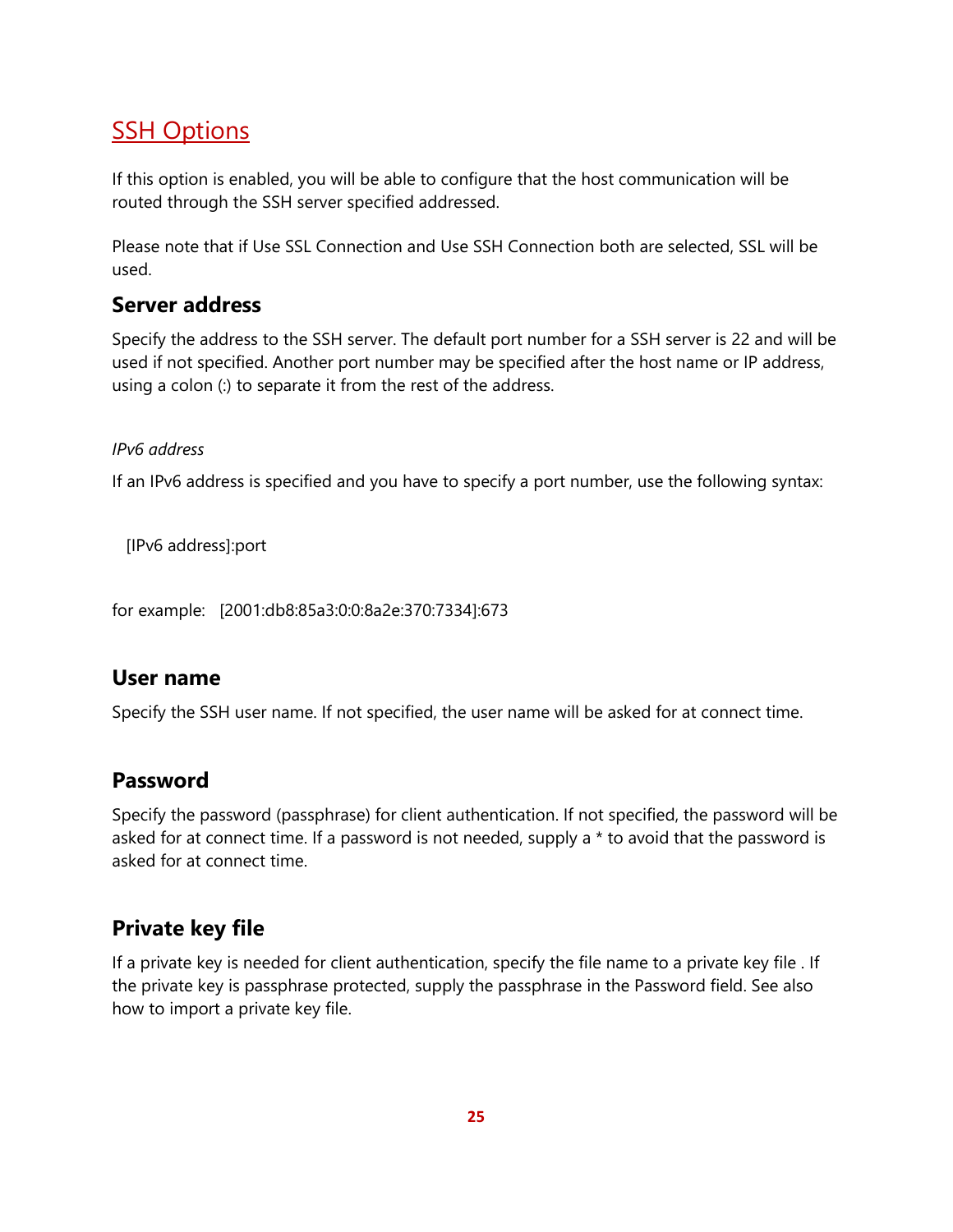#### **How to import a private key file**

Glink will handle files with .glinki as the file name extension, i.e myfile.glinki. One way to import it is to send it as a mail to your device with myfile.glinki as an attachment. Click on the attachment and Glink will ask if you want to import it as a new configuration (your configuration will not be overwritten in this case).

The myfile.glinki must have the following format:

```
[file:my_pk_file]
Add the content of the private key here...
```
Glink will create a file with the file name my\_pk\_file with the content supplied.

In the Telnet or SSH configuration dialog box, enter my\_pk\_file in the Private key file field.

### **Terminal type**

Specify the pseudo terminal, for example vt220. A pseudo terminal is required if you want to log on to the SSH server and run Secure Shell using Raw TCP/IP with no port forwarding.

#### **Number of cols**

Specify the number of columns for the pseudo terminal, for example 80.

#### **Number of rows**

Specify the number of rows for the pseudo terminal, for example 24.

### **Keep alive interval**

Specify the interval in seconds for the keep alive messages sent to host. Default value is 0, which means no keep alive messages are sent.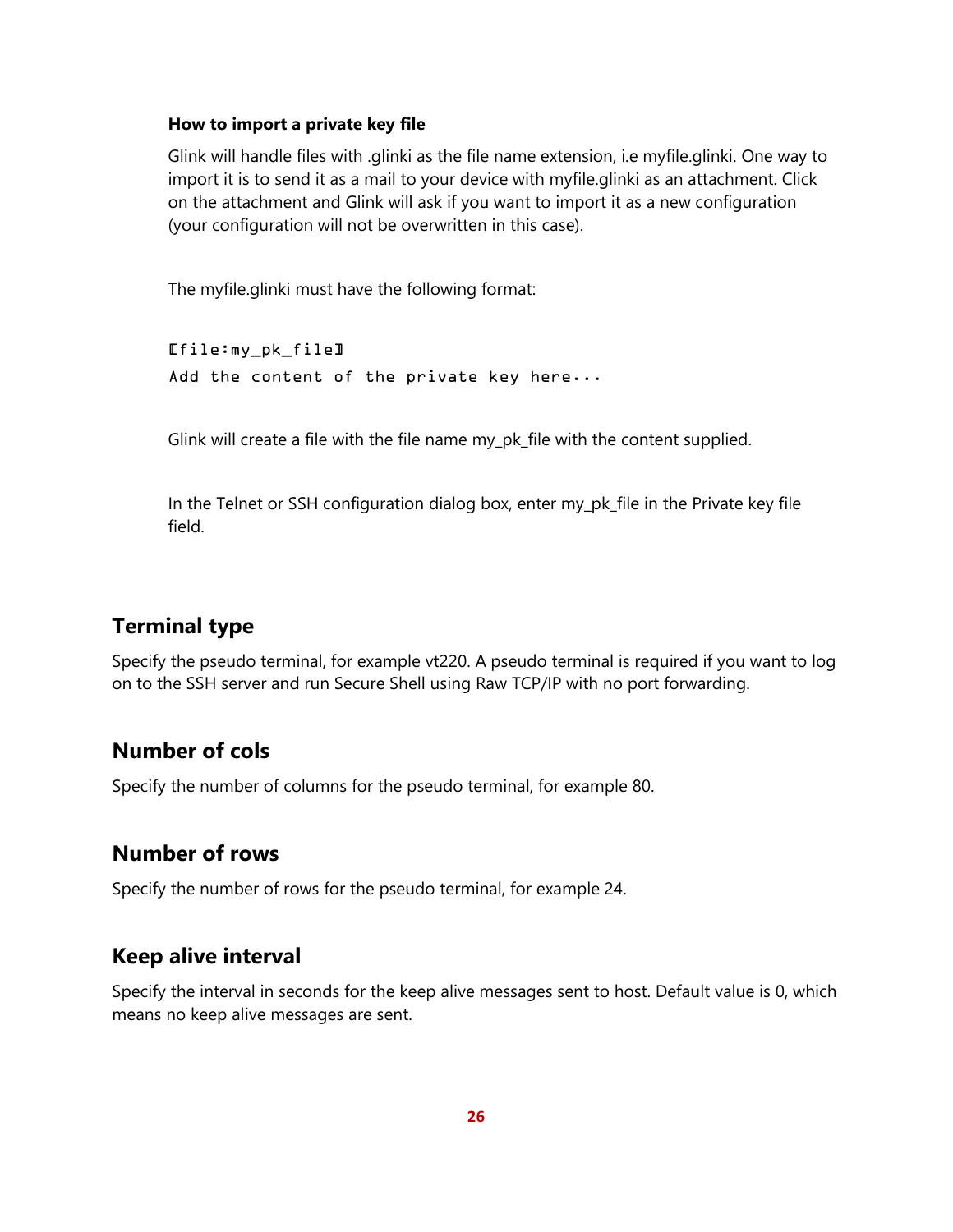# **Emulation**

## **VT Options**

## **ECHO mode**

Echo mode is a mode in which characters you type are not displayed locally, but just sent to the host machine. Usually the host will send these back to you ('echo' them) as you type. If you are not seeing what you are typing then possibly you need to turn off Echo mode (in which case Glink will display the characters locally). If you see every character you type twice, on the other hand, that's a fairly sure sign that Echo mode needs to be turned on.

### **ROLL mode**

Roll mode is the normal method of operation. When a new line is received and the emulator is already positioned on the last line of the screen, all lines of the screen are moved up one position. The original top line of the screen is lost (but will be saved into your scrollback buffer if you have configured one). Reception of a new line in the bottom line of the screen is an error and will result in the DATA OVERFLOW error message.

### **Line mode**

When a character is typed it is first sent to the host application, then returned (echoed) back from the host application and finally displayed on the screen. The host application has full control of what is displayed on the screen. This is the default behavior for VT and ANSI emulations.

However, some host applications expect to receive the characters line by line instead (Line mode). In this mode the characters are displayed on the screen when typed, but the characters are not sent to the host until the Enter key has triggered a Line mode send. In fact, most control keys will trigger a Line send to the host application.

Line mode options:

| Off          | Default, Line mode is not used                                                                                                                          |
|--------------|---------------------------------------------------------------------------------------------------------------------------------------------------------|
| <b>Basic</b> | Line mode is on, every control character except the Backspace key will trigger<br>a line mode send                                                      |
| Extended     | Line mode is on, every control character except the Backspace, Delete, Home,<br>End, Cursor forward and Cursor back keys will trigger a Line mode send. |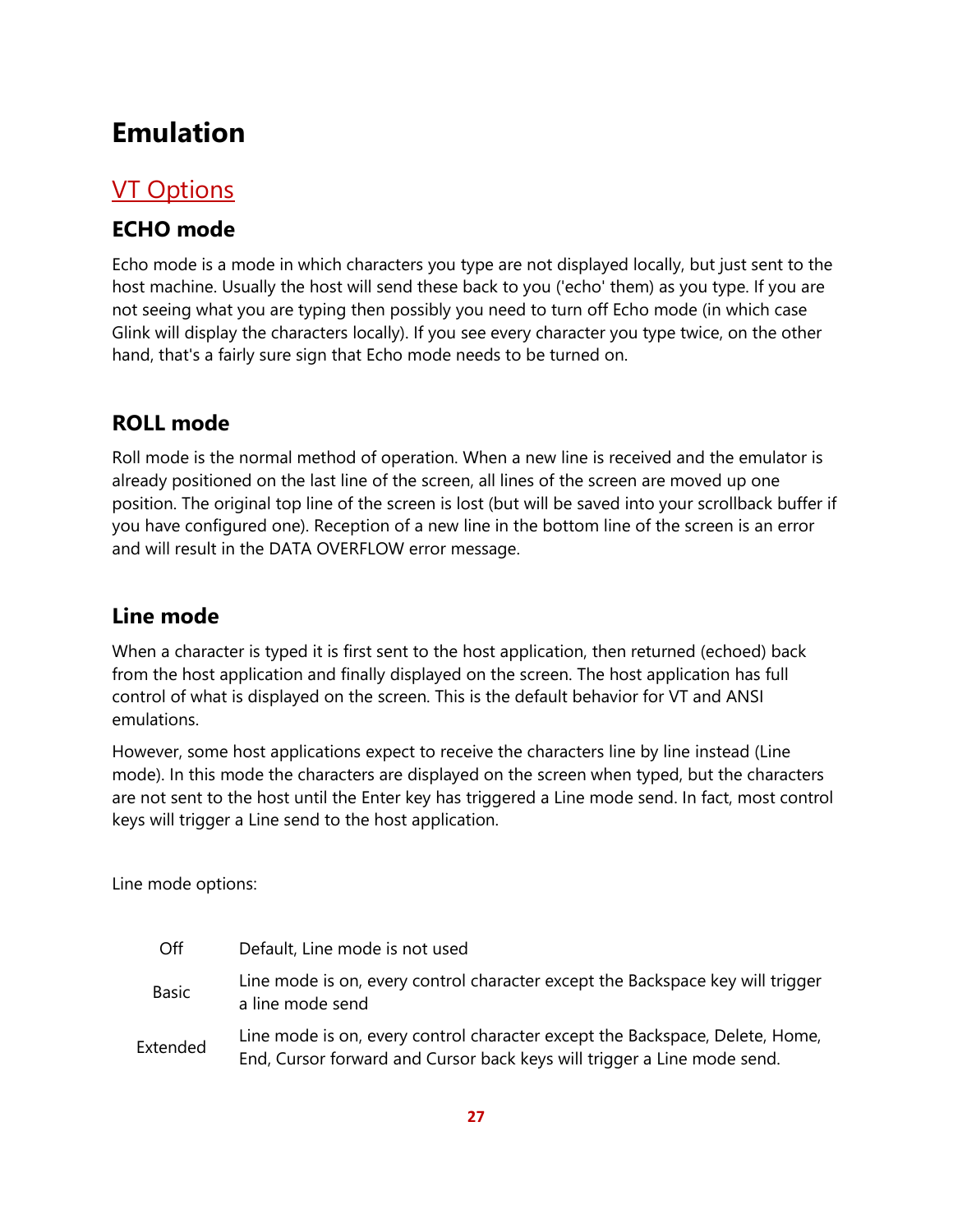Please note that the *Echo* mode option should be checked even when Line mode is selected.

In Extended Line mode the listed keys will perform a local operation on the typed characters not yet sent. In the VT emulation, the *Home* function is on the *Find* toolbar button and *Home* key, the *End* function is on the *Select* toolbar button and End key, the *Delete* function is on the *Remove* toolbar button and *Delete* key.

## **Add LFs to CRs**

If this option is turned on, then GLINK will automatically add a 'line feed' character to all 'carriage return' characters received from the host. This option may be used in cases where all the data from the host is written on the same line of your screen.

### **No column 81**

This option decides exactly how the emulator treats the right hand column of the screen . This option should only be needed in exceptional circumstances.

### **Backspace key action**

The backspace key can either send to the host BS (0x08), DEL (0x7f) or BS pluss DEL (0x08+0x7f). Normally the Backspace key sends hex 08 character to the host.

### **Answerback**

This option allows you to configure an 'answerback' string to be used when the host machine sends an ENQuiry character to the emulator. Any string may be entered here. If control characters are required inside the answerback string use the '^' prefix notation, for example ^M for CR.

#### **Mac address**

To insert the mac address of the device use the following key word in the answerback string:

| &MAC  | Adds the 6 octets mac address as a 12-character hex string                                        |
|-------|---------------------------------------------------------------------------------------------------|
| &MAC_ | Short mac address, adds the last three octets of the mac address as a 6-<br>character hex string. |

### **VT DA Alias**

Specifies the Device Attributes (DA) respond.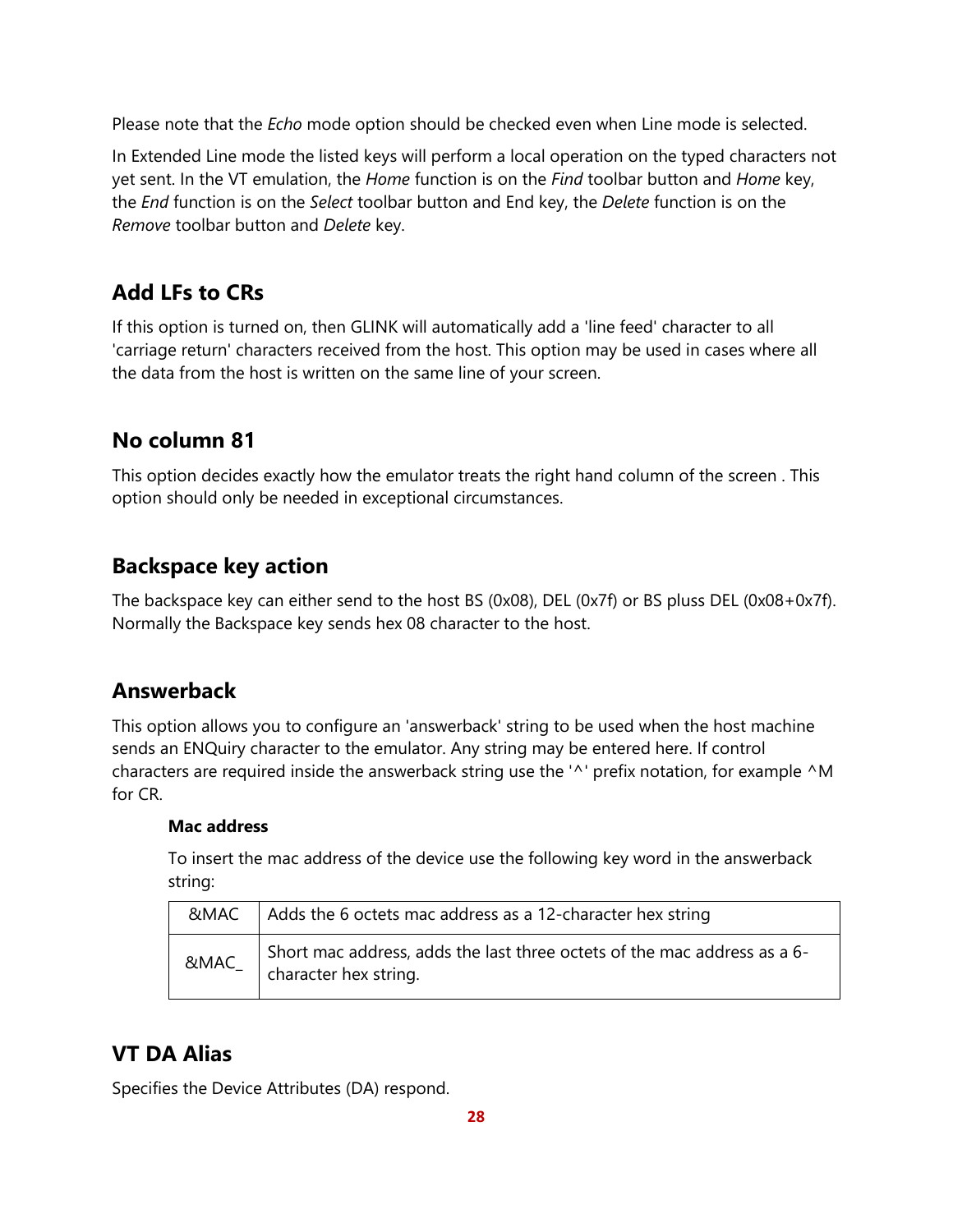## **Transliteration**

### **UTF-8 encoding**

Set this option if the host uses UTF-8 encoding to send/receive Unicode characters. Glink uses Unicode internally, so no further transliterations are needed and the transliteration options become redundant.

## **Eight-bit host**

Most host application uses an 8-bit character set, and this option is on by default.

### **Allow lowercase to host**

When this option is set, lower case data from the keyboard will be sent to the host asis. If the option is unchecked, then any lower case data will be converted to upper case before being sent to the host.

### **Host character set**

Normally the host is set up to use an 8-bit character set. Glink needs to know which character set is used by the host in order to convert 8-bit characters to Unicode characters used internally by Glink. The default character set is ISO 8859-1, which is normally used in Western Europe and USA.

### **National transliteration (7-bit host)**

Some host supports 7-bit character set only. The transliteration tables listed are used to convert from 7-bit national characters to 8-bit characters. Then Glink converts the 8-bit character to Unicode.

## **Use SI/SO for printing**

Normally the SI/SO control characters are used to indicate line graphics from the host. Some special-purpose applications use them for print control, however, and for such applications this option must be enabled.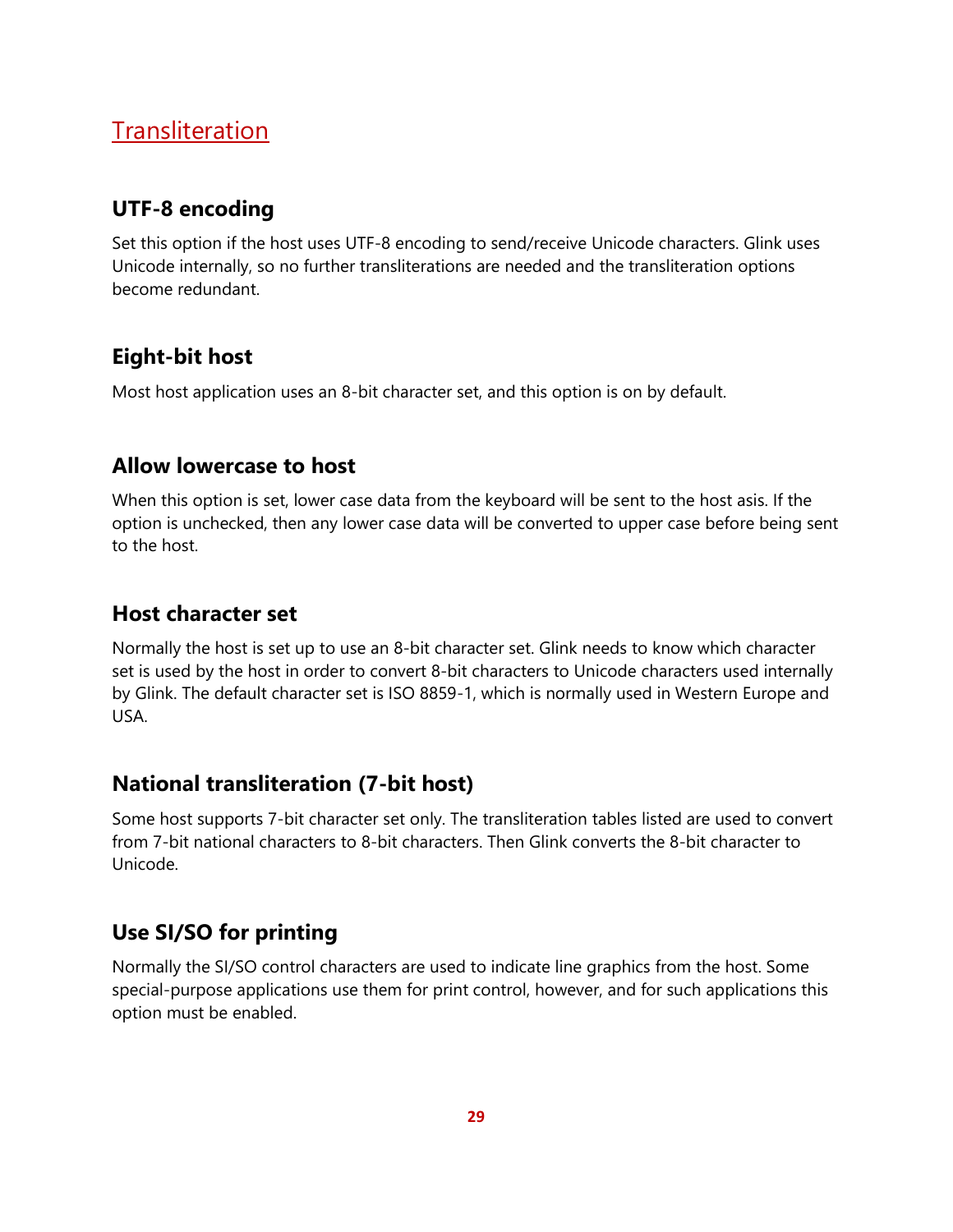# Emulation – General Options

### **Auto Tab Local**

If this option is selected, then an automatic tab to the next field of a form will be performed as soon as the last character of the field has been typed. If not selected, then no action will be performed until either the Tab key or the next character is entered.

### **Auto Tab host**

This option controls whether automatic tabbing (move to the next field of the form when the last character of a field is entered) should also be applied to input coming from the host machine. The normal Glink action here is not to perform such automatic tabbing for host data even when local auto-tab is set. The option may be required for host applications developed using emulators that make the assumption that auto-tabbing applies equally to local and host data. This option applies to VIP and DKU only.

### **Destructive backspace**

Effective only for modes where characters are being echoed locally by the emulator, this option specifies that the backspace key should replace the character backspaced over with a space character. Note that in insert mode backspace will in any case delete such characters, and also move that part of the line following the cursor one character to the left.

### **Capture delimiter**

This option decides how CR and LF characters should be treated when capturing or logging to print. When set to CR or LF then a new line will be started when that character is received, and the other will be ignored. When set to CRLF, CR and LF characters will be passed transparently to the capture file (or printer). Normally this option should be set to LF but for certain special applications you may need to change the option to get correct output on the capture file. This option is not acted upon in VT100 modes, which support data capture compatibly with the built in print functionality on the actual terminals.

### **Scrollback length**

This option lets you specify the maximum number of scrollback pages saved. Note that each extra page of scrollback you configure will cost extra memory allocated.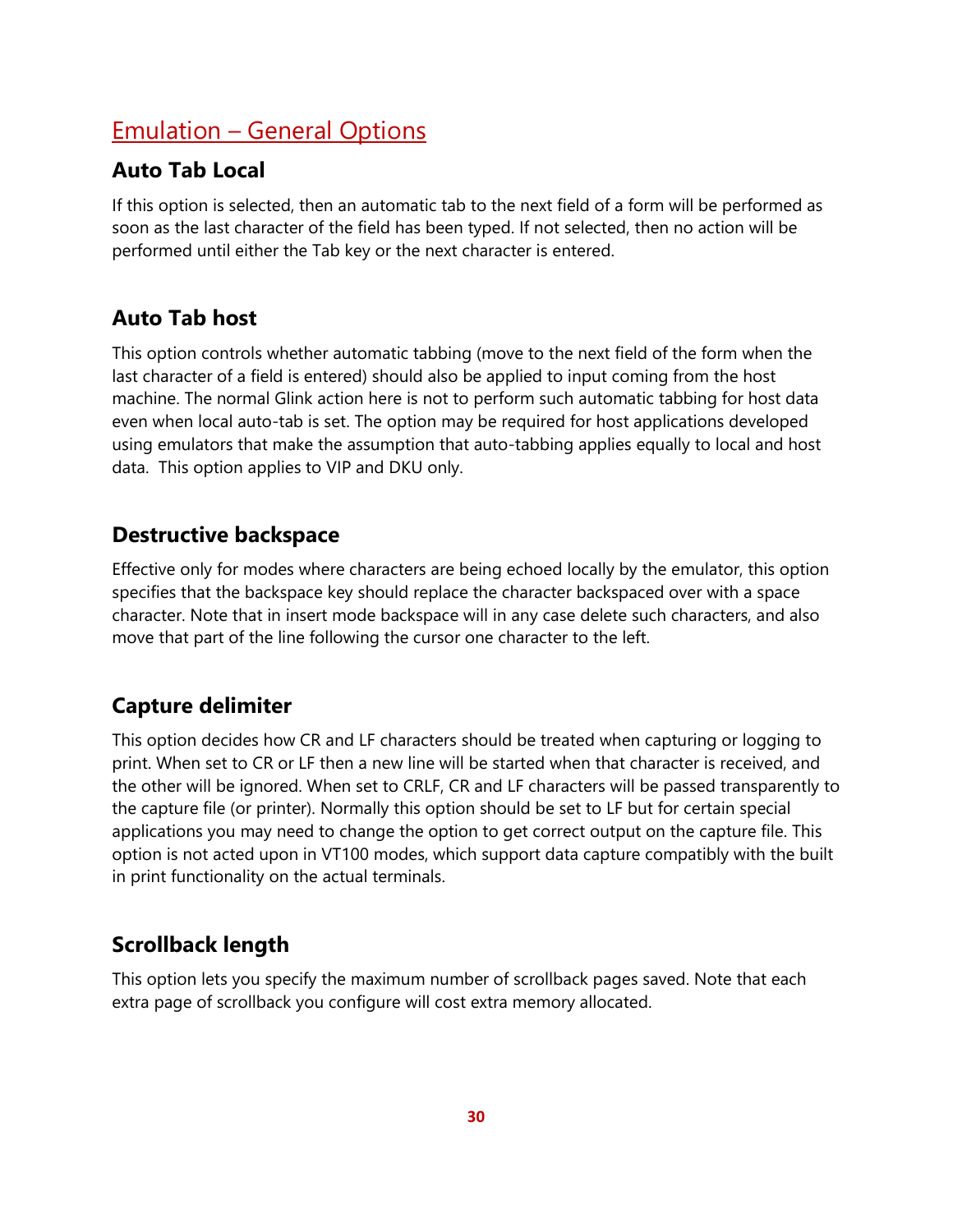### **Initial screen width**

This option lets you choose between screen widths of 40, 80 and 132 columns (normally the choice of emulation mode will set this correctly for you).

## **Initial screen height (rows)**

This option lets you choose the number of rows. The default value is 24 rows.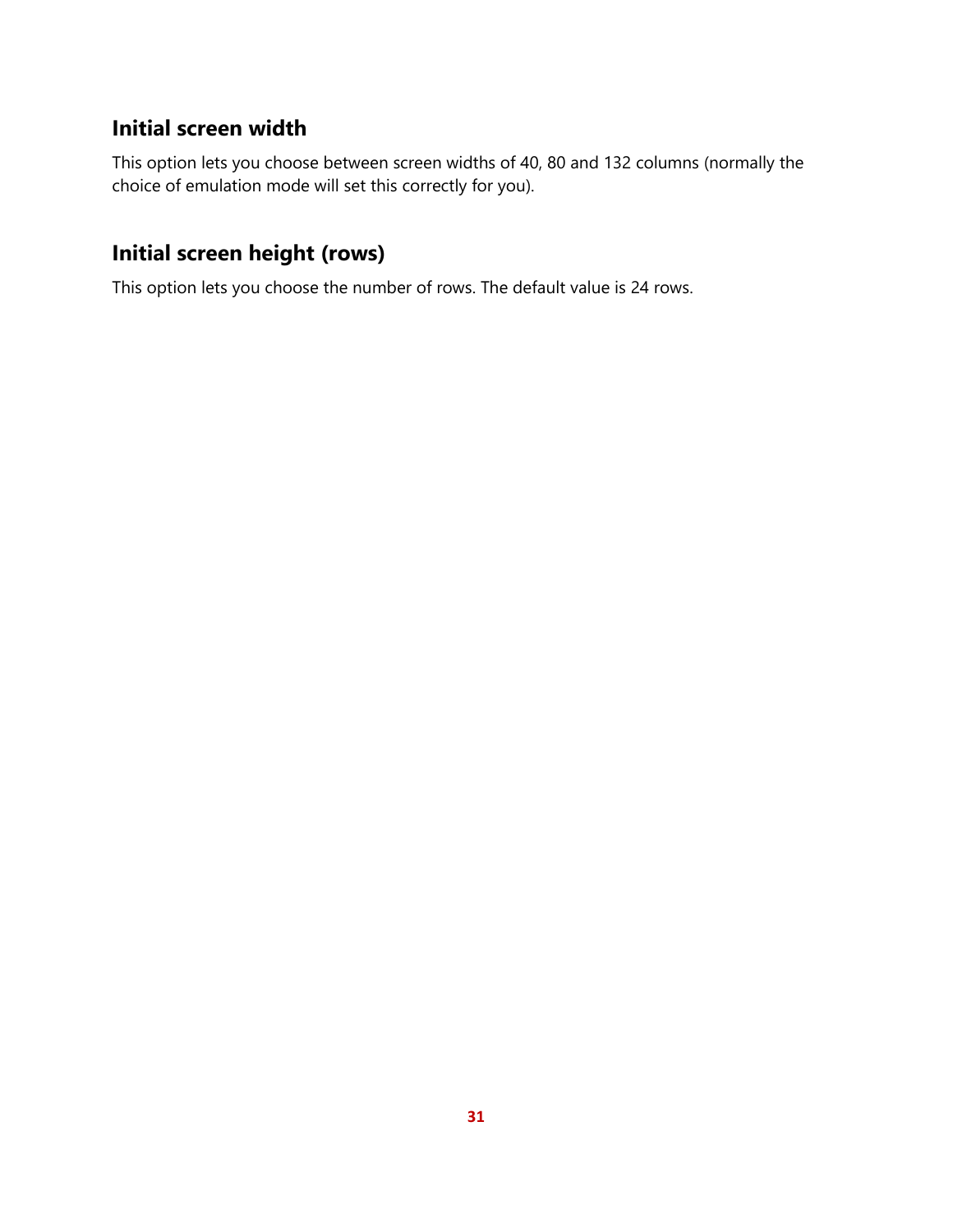## Screen -Toolbar setup

### **Add**

This option allow you to add new buttons to the current position in the current toolbar, so before tapping Add select the toolbar and toolbar-position where you want to add the new button(s). From the Add button screen you can select one or more buttons to be added. The button can either be used to activate a predefined function (key) or a Macro. Tap Save when you have completed your selection. If you decided to add a Macro, use the Modifiy menu function to set the button name and the macro string to be executed. See Macro string section below on how to define a macro string.

Note that the simplest way to define a Toolbar macro is to use the macro-recording feature available from Menu > Record macro. See the help page for Record macro

### **Modify**

Each button in a toolbar can be modified by Modify menu function. You can modify the text displayed on the button for this particular function by editing the Button text field. If the Button selected is a Macro, you have to define the Macro string to be executed when the button is tapped.

### **Remove**

Use the Remove menu function to remove a button from the toolbar. The last button removed can be added again using the Paste menu function. Select a new position to paste the button at a new location.

### **Paste**

See Remove menu function above.

### **Add toolbar**

This option allows you to add new buttons to a new toolbar. From the Add toolbar screen you can select one or more buttons to be inserted. Tap Save when you have completed your selection.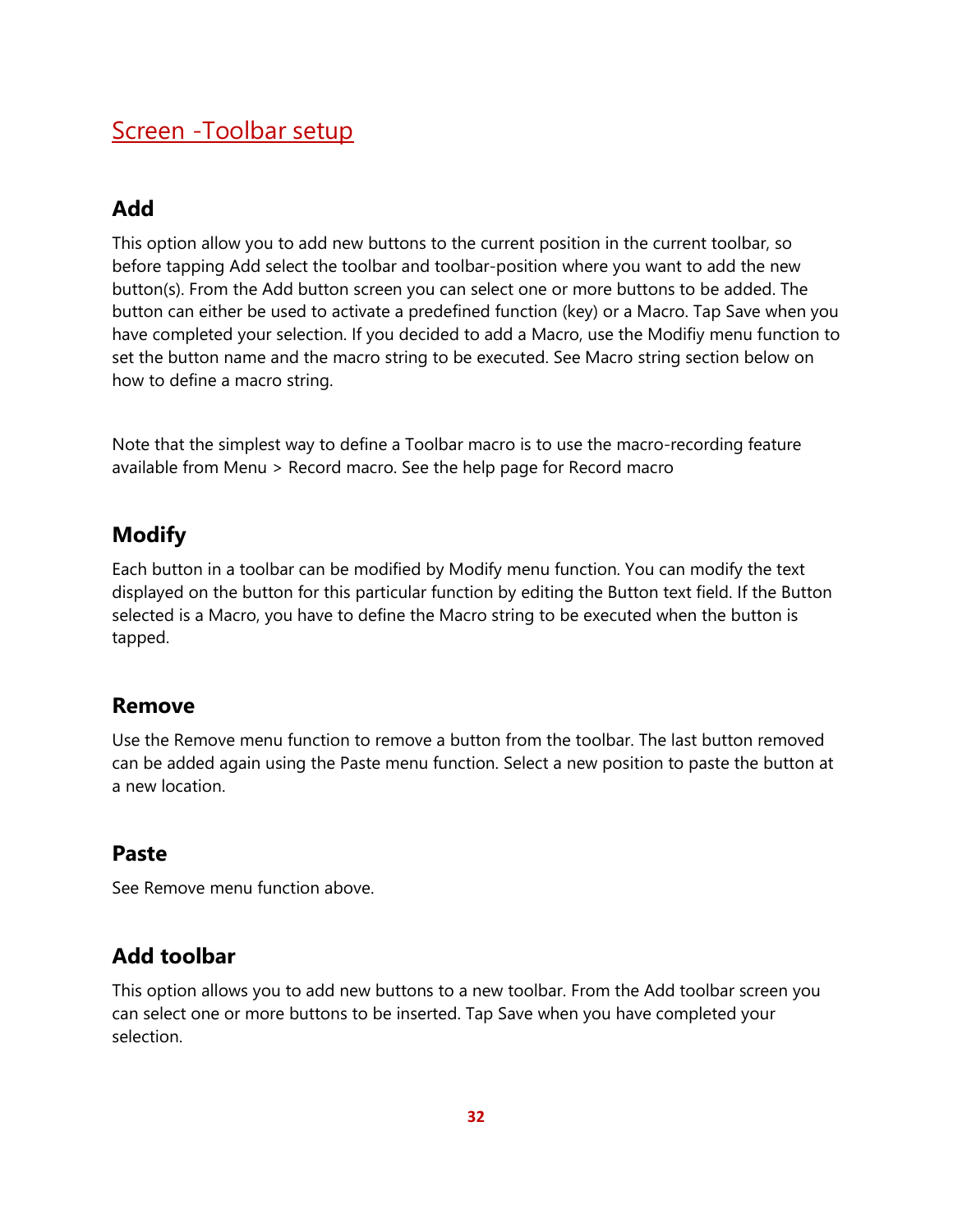### **Button size**

This option allows you to adjust the width and height for all the toolbar buttons with a scaling factor (from 0.2 to 5.0).

Please note that the width for an individual button can be doubled by preceding the button text with a  $*$  (star). For example, if the button text is modified from Enter to \*Enter, the button text shown is Enter but the button width is doubled.

### **Macro string**

When entering a macro string, in addition to plain text, there are several conventions, all of which are signaled using the caret  $(^{\wedge})$ . If you wish to enter a 'real' caret then you must type it twice  $(^{\wedge \wedge}).$ 

Control characters may be entered using the normal convention with a letter following the caret symbol. For example, a return is ^M and a line feed is ^J.

You may also send specific ASCII codes in hexadecimal, decimal, or octal form by following the caret with a \$, #, or & character, and the desired code:

| $\wedge$ #ddd     | decimal specification     |
|-------------------|---------------------------|
| $^{\wedge}$ & 000 | octal specification       |
| $^{\wedge}$ shh   | hexadecimal specification |

Note that decimal and octal codes must be 3 digits and prefixed with 0 if it is 2-digit codes.

Transmitting the string you have defined on a macro can be awkward if you are working in multiple environments where you sometimes need a CR terminator and sometimes need an ETX or EOT. To do this transparently, use the conventional form  $\wedge$ ! (caret + exclamation mark). The correct line terminator will be sent depending on the mode in which the emulator is operating. Note that if a macro contains multiple transmits then the macro execution will be suspended on each transmit and resumed when the host has responded. This functionality is only reliable for host connections with a 'turn' mechanism that signals when the host response is finished (DSA, Ggate and TNVIP).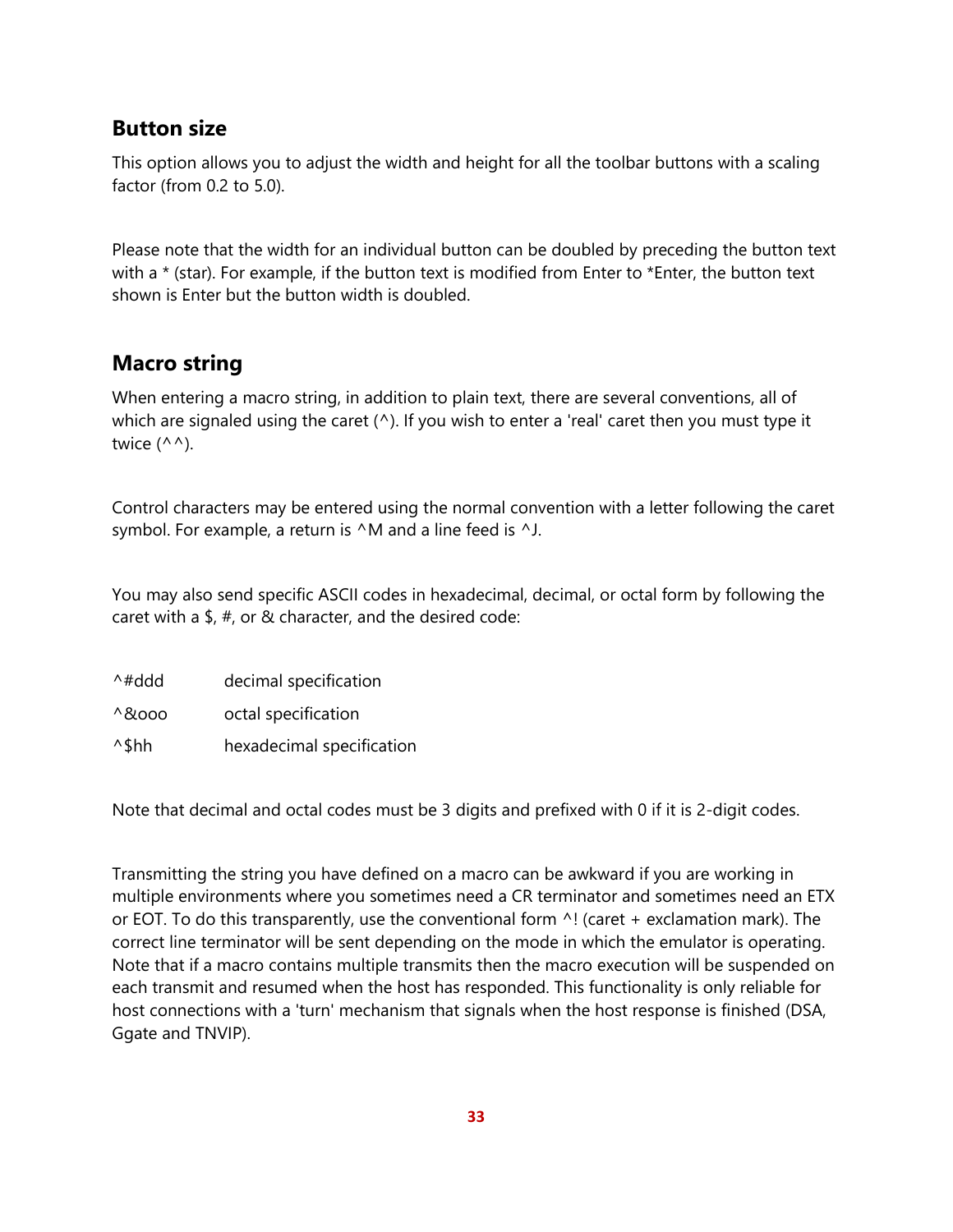Function codes (for those using synchronous interfaces) may be sent using the form ' $\text{A} = \text{x}'$ , where 'x' is the function code you wish to be sent with the next message to be transmitted.

If the last character in the macro string typed in is '^', it will be ignored. This can in fact be useful: in that trailing spaces are deleted from the input you type, you can use an appropriately placed '^' at the end of the string to ensure that required trailing spaces are actually included. For example, entering 'ABC ^' will provide a trailing space after the 'ABC'.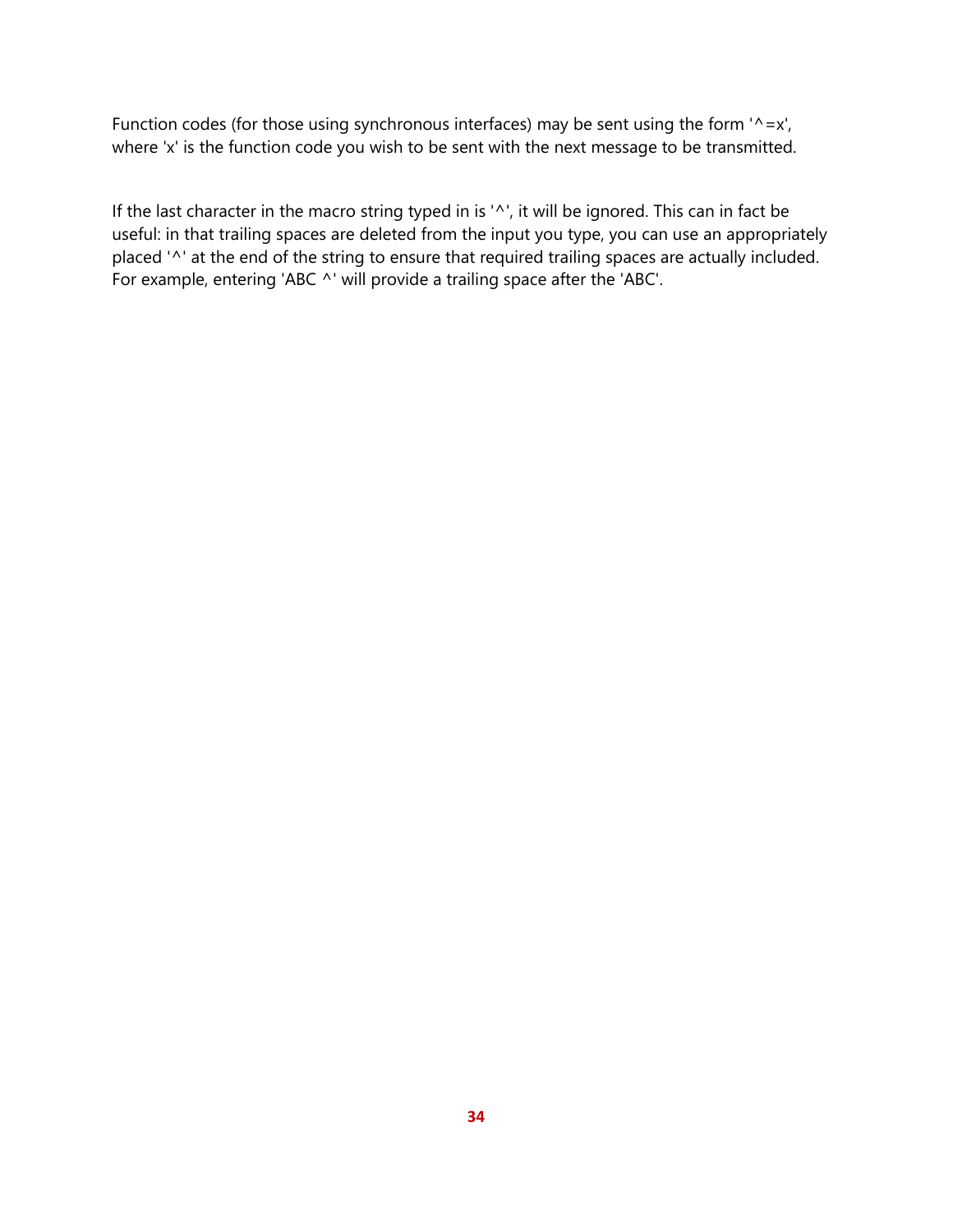## Screen Options

### **Font size**

This option defines the initial font size to be used when Glink is started. If a large font is selected, some part of the screen display may not be visible without scrolling to it.

The Auto value selects a font size that is readable and, in most cases, suitable for the screen size.

The Fit screen options adjust the Glink display to fit the screen size. In order to do that, the characters will be stretched or squeezed.

### **Font name**

This option defines the name of the font used in the emulator window. Only mono spaced fonts are available.

### **Font style**

Here you may choose the display style for your chosen font (iOS only).

### **Cursor type**

The cursor indicates the current screen position for the emulator (as opposed to the mouse cursor, which operates independently). This option is used to choose one of the three available cursor types — a block cursor, a horizontal line cursor, or a vertically bar cursor.

### **3D variable fields**

This option enables use of 3D effects for variable fields for those emulations that support the use of forms. You have four options, "On without attributes", "On with attributes", "On without underline" and "Show as underline". Normally a 3D field has white background, but you may keep the initial attributes set by the host for those input fields. The attributes can for example be specific background color or underlined text.

### **Blinking cursor**

Here you may choose the cursor to blink. Please have in mind that a blinking cursor requires more resources, so screen updating and scrolling might look better without it.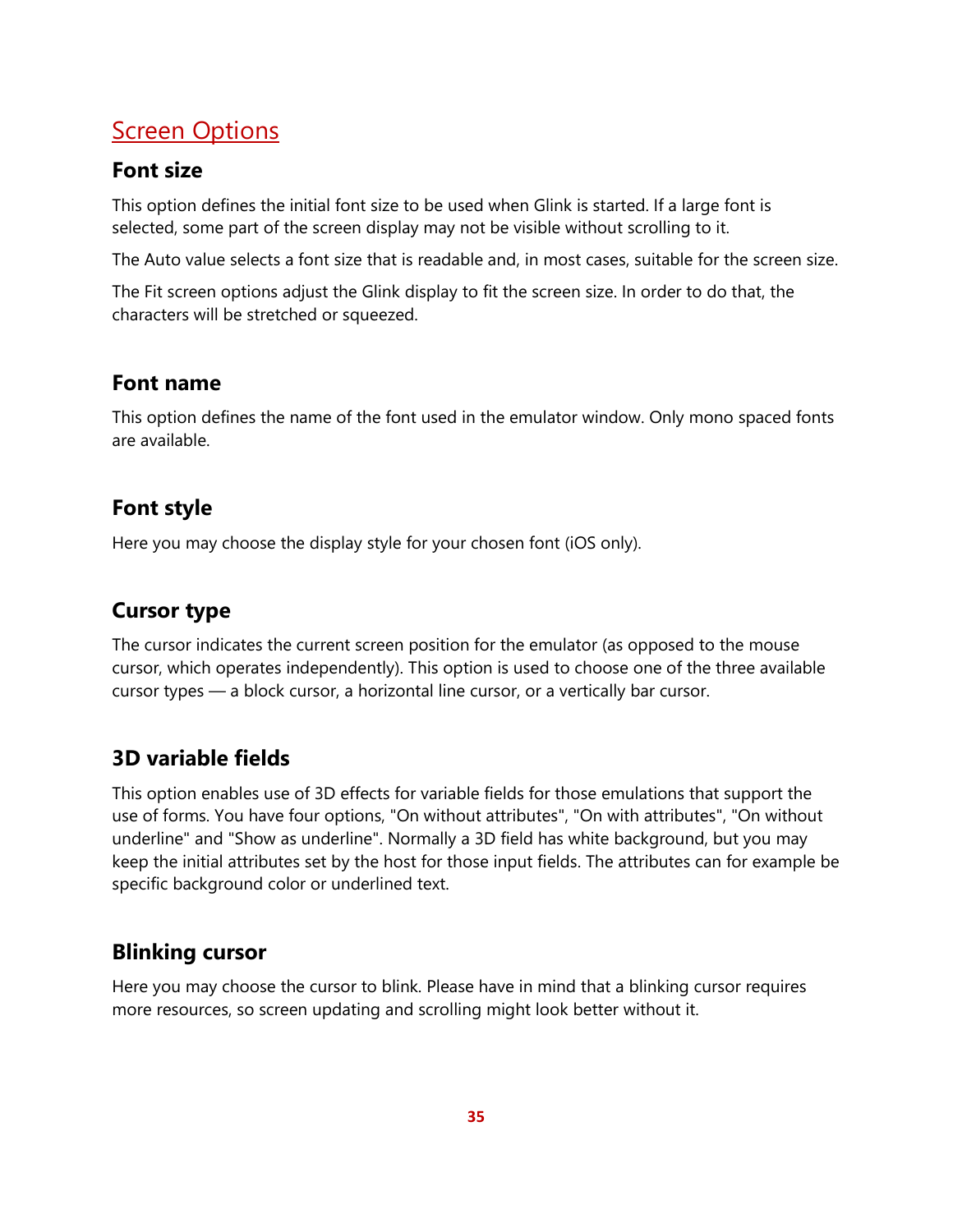### **White background 3D fields**

This option forces the background of a 3D variable field to always be white regardless of the default background color selected.

Similar, if the host specific sets the background color for an input field, the background color will still be white.

if you want the foreground color to always be black, select the 3D variable fields option "On without attributes".

### **Show toolbar**

The toolbar can be shown as a single-line toolbar with a toggle button to switch between the toolbars defined or as a multiline toolbar where all the toolbars defined are shown. If the multiline toolbar option is selected, Glink will still use the single-line toolbar to save space when the keyboard is up.

The Off value means that the toolbar is not shown by default.

Please note that you can change the number of buttons and the number of toolbar lines with the Toolbar setup function.

### **Limit screen view (x,y)**

If a host application uses just a part of the screen, the screen view may be decreased to match this size. The right and lower part will just be cut off and not visible. For example, if the parameter is set to "40,20", only the first 40 characters of each line up to line 20 will be visible. This parameter has no impact on the emulation itself.

"x" limits only the number of columns, ",y" limits only the number of rows.

### **Use double tap to**

This option specifies the action performed when double tapping the Glink screen, either Reset screen size, Perform Enter, Toggle Action bar On/Off or Enable/Disable touchscreen.

The Reset screen size sets the initial screen size, the Perform Enter does an Enter (Send) command.

The Toggle Action bar On/Off (On) and Toggle Action bar On/Off (Off) toggles the Action bar On or Off. In the latter case, the Action bar is initially hidden. When the Action bar is hidden, it can be handy to add an Enter button to the toolbar (acts as a connect command if the session is disconnected).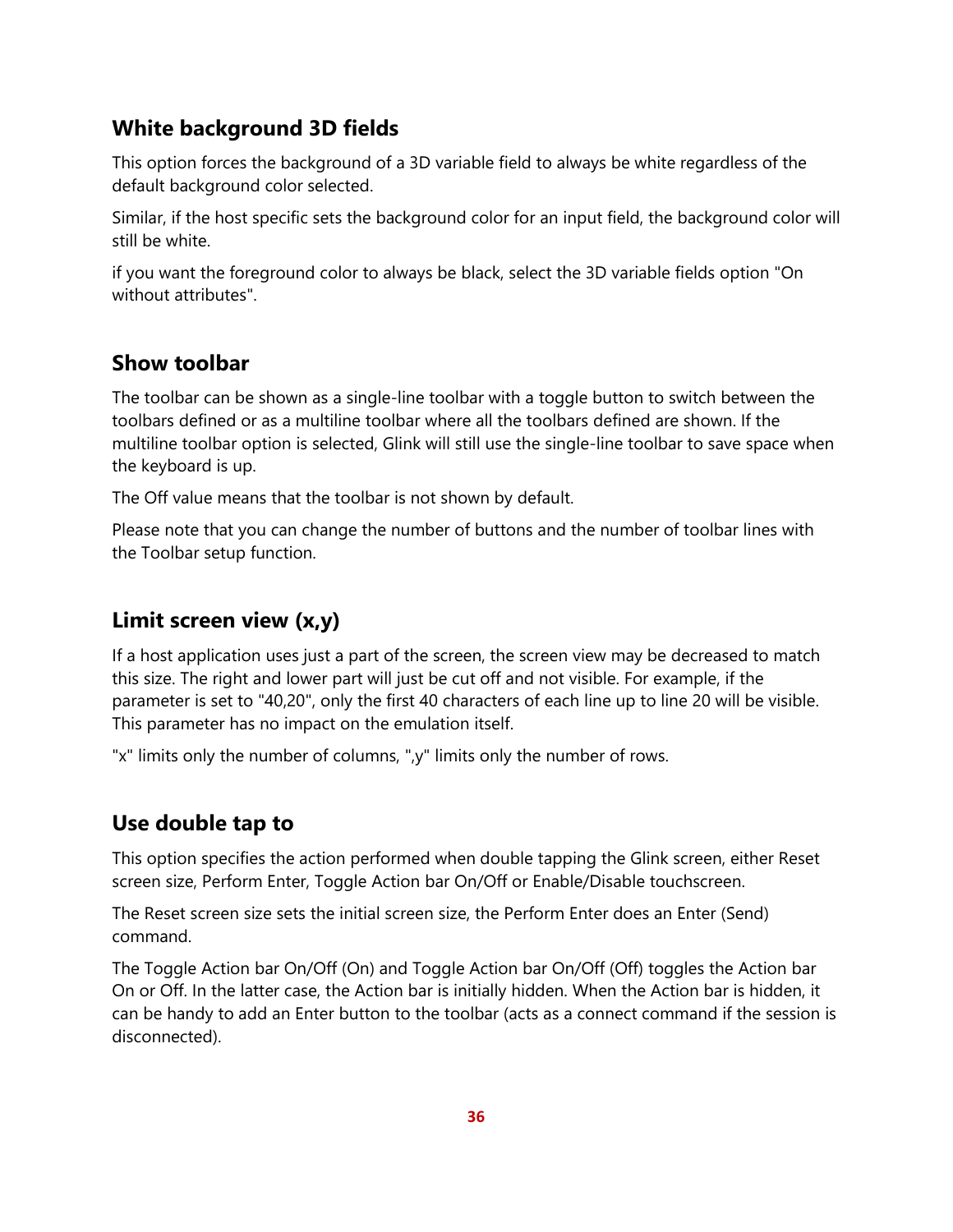The Enable/Disable touchscreen (Enable) and Enable/Disable touchscreen (Disable) enables/disables the touch screen. In the latter case the touchscreen is initially disabled. When the touchscreen is disabled, both the Action bar and the Toolbar is hidden. External keyboard (keys) or scanner is not be disabled.

### **Extra line spacing**

Add extra space between the lines (gives more space for hotspots if used). A negative number will decrease the standard line spacing.

### **Force fixed character width**

Glink uses a fixed font, but for some special characters and symbols, the width may still vary. This option forces Glink to update the screen character by character at the correct position. Might slow down the screen update (Android option only).

### **Hotspots**

The hotspot options tell Glink to search for specific keywords on the screen and highlight these as push buttons and assign a function to each of them.

For example, if the F6 text is on the screen, it will be highlighted as a push button and the function F6 will be assigned to it and executed when tapped.

If Option numbers is enabled, text like 2. or 2= will be searched for and highlighted (the number only). If this hotspot is tapped, the number is added at the current cursor position. Optionally it can be followed by the Enter function to transmit it. Numbers larger than 99 is not converted to hotspots.

If the next Option numbers is enabled, numbers that are both proceeded and followed by a space will be searched for and highlighted. If this hotspot is tapped, the number is added at the current cursor position and optionally followed by an Enter function to transmit it. Numbers larger than 99 is not converted to hotspots.

If Option characters is enabled, characters followed by the = character will be highlighted. If this hotspot is tapped, the character(s) is added at the current cursor position and optionally followed by an Enter function to transmit it. For example, S will be regarded as a hotspot for the text S=Search.

If URL address is enabled, URLs will be highlighted. If this hotspot is tapped, Glink will either open an external browser or use the built-in browser in Glink to display the URL content.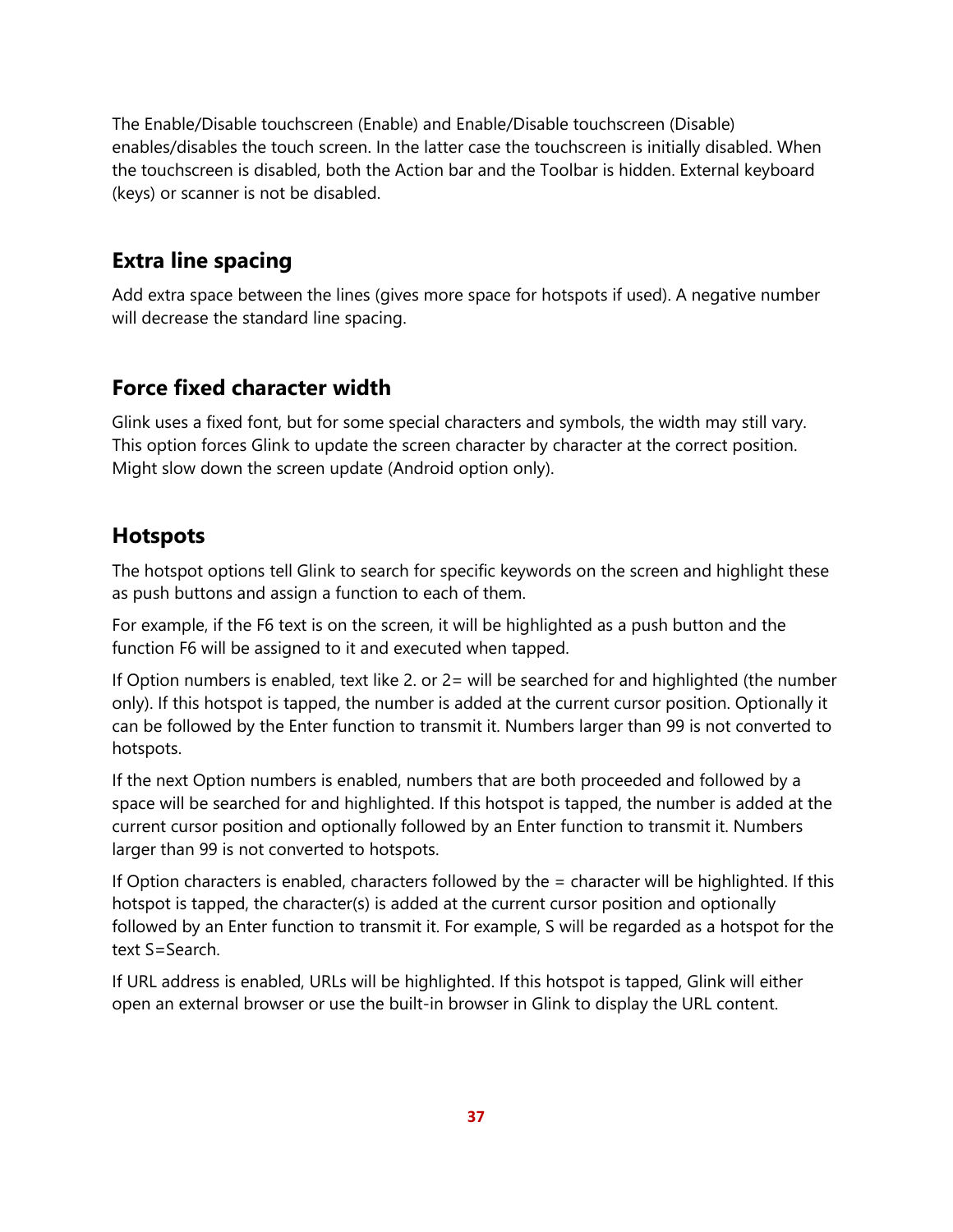# Screen Colors

### **Color selection**

The screen color options allow you to choose the default foreground and background colors for the emulator screen and for the status line.

The default name of the colors available are listed together with icon. If the color name does not match the color icon, the color have been adjusted.

## **Color adjustment**

The color adjustment options allow you to adjust the 8 dark pluss 8 bright foreground colors and the 8 background colors. The original color's names are displayed in the color adjustment display. If a color has been adjusted, it may not match the name for that color.

# ANSI/VT/DKU Attribute Mapping

This configuration table allows you to select which attributes should be used in practice for various combinations of attributes sent by the host application.

There are four different color schemes available. In addition, a Custom colors is available if you have modified one of the default ones.

Normally Glink will preserve the state of the underline as it is sent by the host, but if you have mapped underline to a specific color then you may find that to be enough. In that case uncheck the Use underline option.

You may modify the color scheme selected to create your own one. Click on the attribute field to remap. Then choose the desired foreground and background colors from the list boxes. Repeat these operations for the other attribute fields to be remapped.

If you have modified one of the existing colors schemes, it will be saved as Custom colors scheme. If a custom colors scheme already exists it will be overwritten.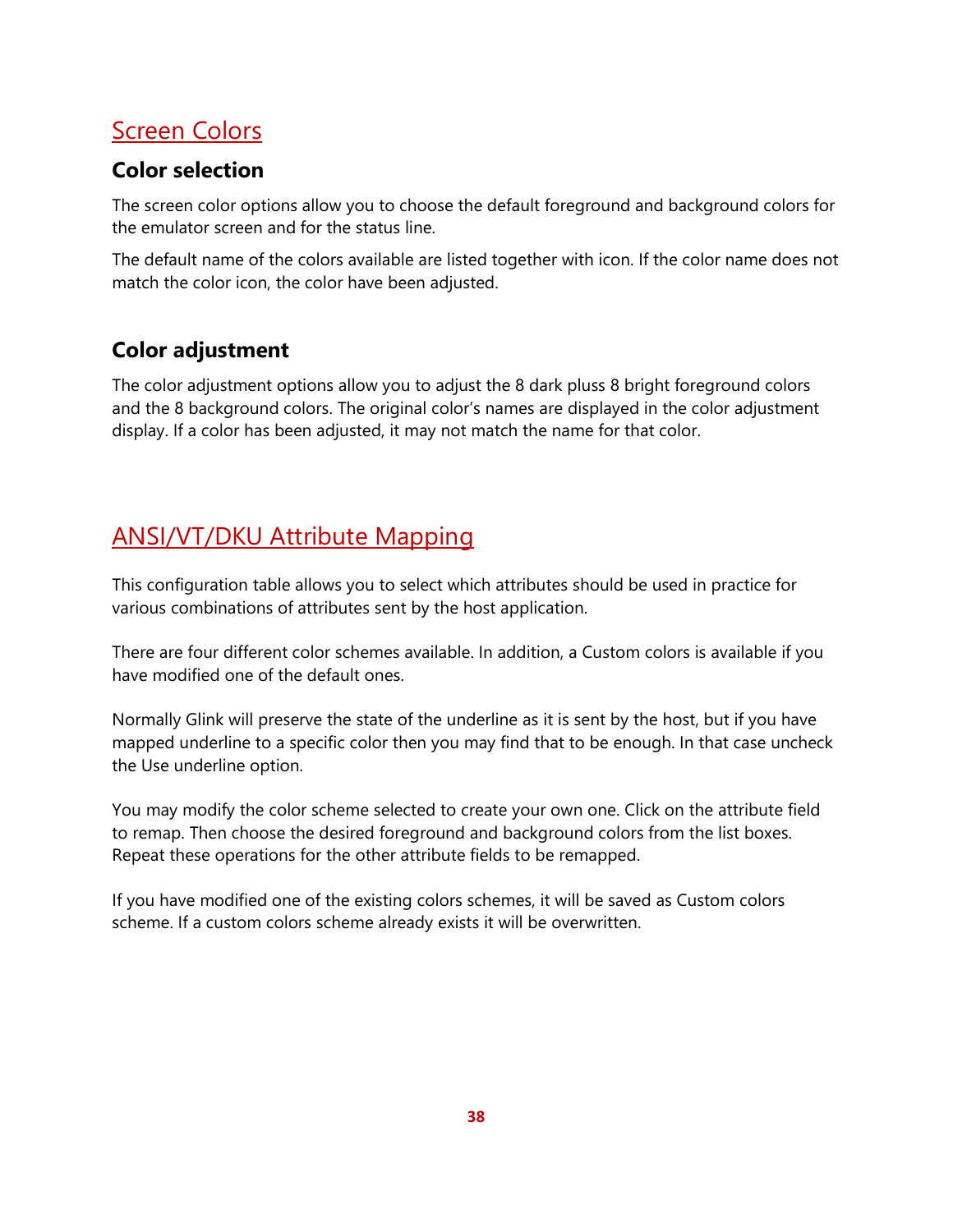# Print options

### **Printer type**

This option allows you to select where to print the data.

The Default option directs the print to a Print screen window for further processing. A print icon will be displayed at the action bar when print is available. Tap the icon to see the print data and the options available.

The LPD server option directs the print to a LPD print server. Tap the config icon to specify the LPD print parameters.

The Bluetooth printer option directs the print to a Bluetooth connected printer. Tap the config icon to select a paired bluetooth printer.

The None option will ignore the print data.

### **Timeout**

This option specifies how long Glink should wait before emptying print output from the host to the printer.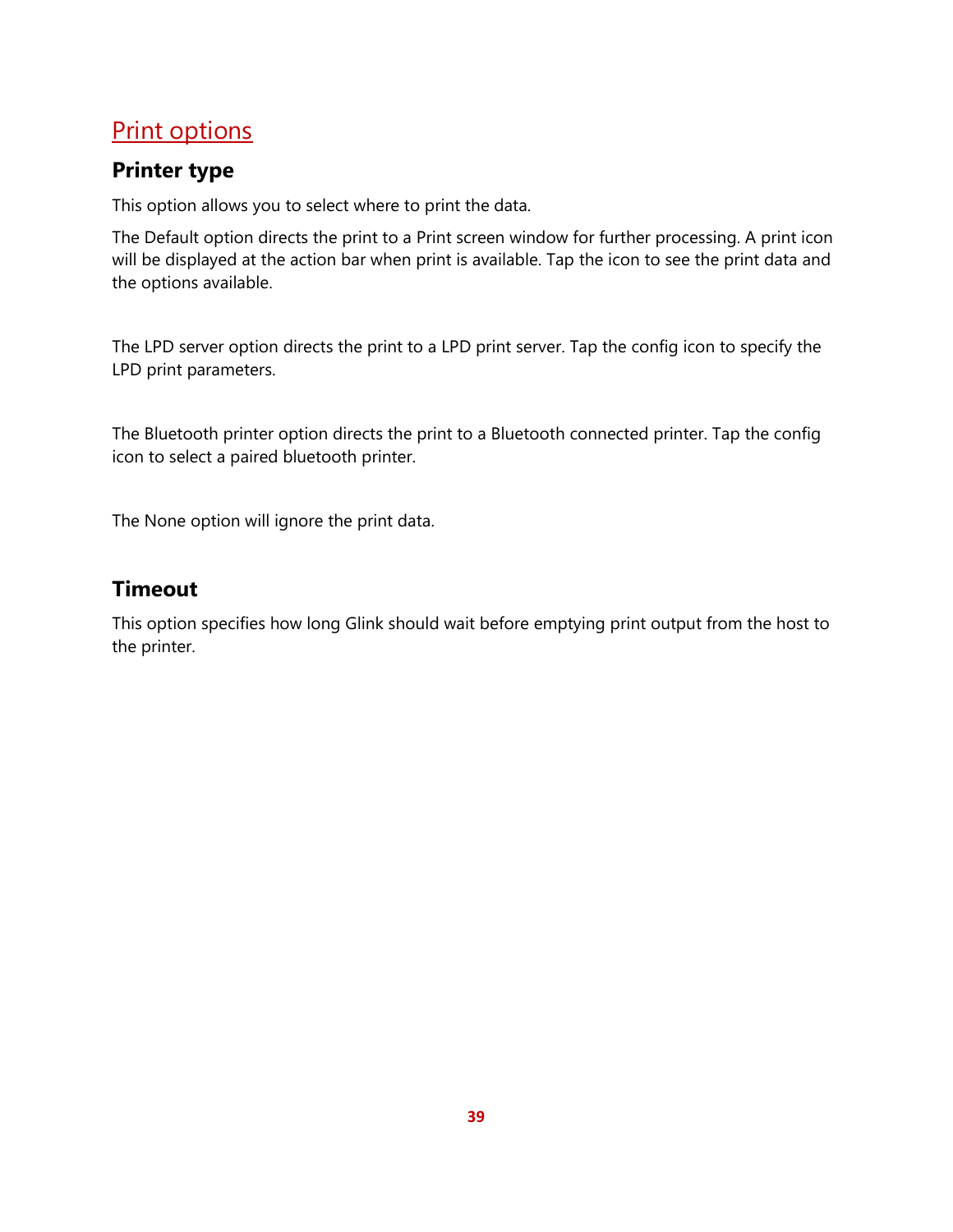## Barcode reader options

Glink can either receive scanner data as simulated keyboard input (HID mode) or receive scanner data through device specific configuration. Most scanners are by default set up in HID mode.

It is however recommended to use device specific configuration if available (or Advanced HID mode) since that gives better performance and more control of how scanned data is handled.

When device specific configuration is selected, scanned data is displayed on the status line. If not, scanned data is received in HID mode and you should check your settings.

### **Barcode reader device type**

Select the proper barcode reader device type:

### **HID mode**

Default. Scanned data is received as keyboard input. Glink cannot separate scanned data from keyboard input.

### **Advanced HID mode**

Scanned data is still received as keyboard input, but if a special prefix and suffix character is configured Advanced HID mode is used.

### **Camera**

Enables scanning using the camera. An icon is added to the action bar at the top of the Glink display. Tap the icon to use the camera for barcode scanning.

### **AML scanner**

Use with AML devices. Use the AML Barcode Scanning app supplied with the device to set scanner parameters.

### **More options**

Please note that most scanner software can be configured with options like the ones below. Make sure that these options either is set here in Glink or in the Device Scanner settings itself. Check the Device Scanner manual.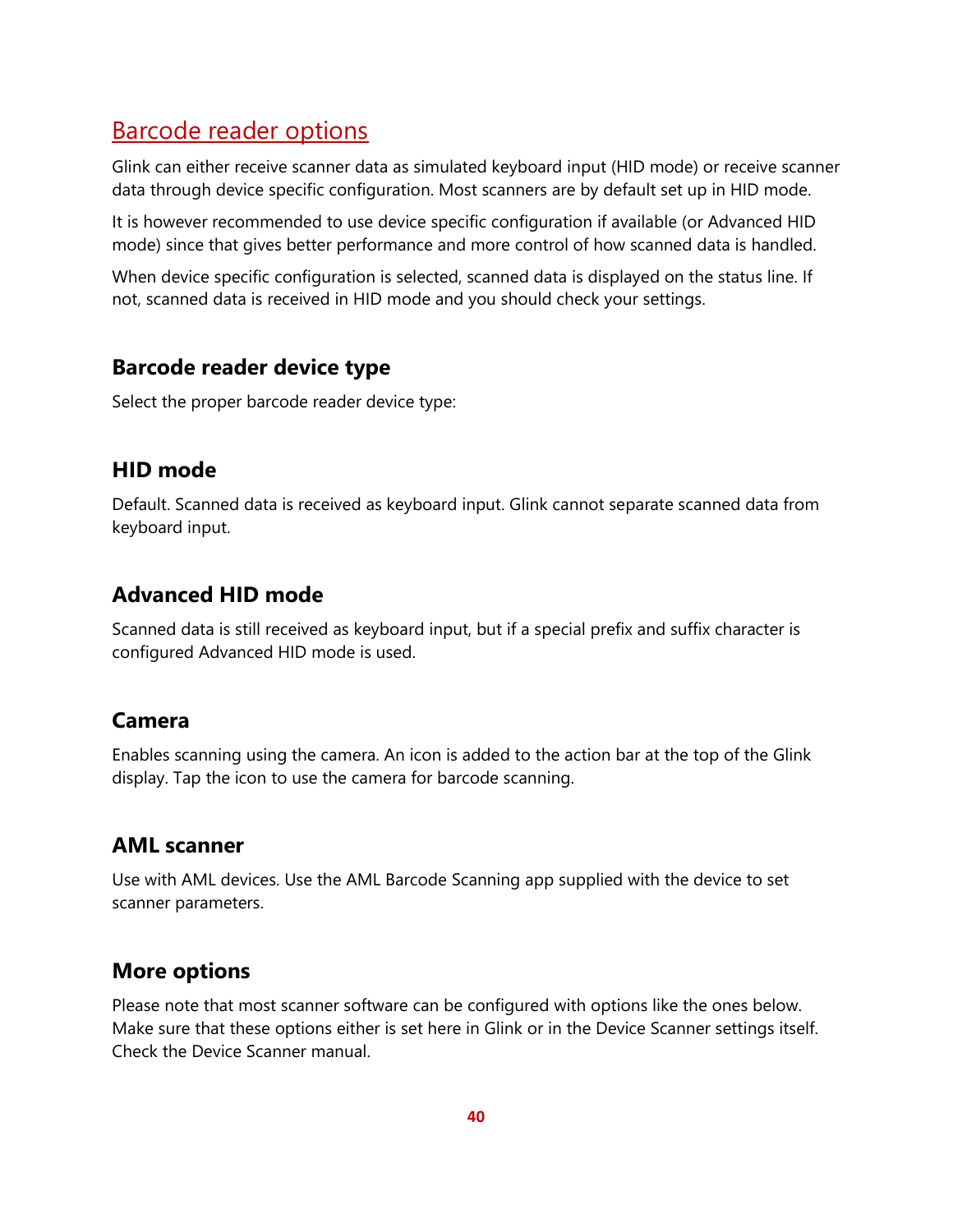#### **Action after scan**

| None    | Do no action after scanning                             |
|---------|---------------------------------------------------------|
| Tab     | Do Tab after scanning                                   |
| Enter   | Do Enter after scanning                                 |
| FldExit | Do Field Exit after scanning (5250 emulation mode only) |

#### **Remove char(s) at start**

Removes one or more characters at the beginning of the barcode.

#### **Remove char(s) at end**

Removes one or more characters at the end of the barcode.

#### **Add text before**

Add text before the barcode.

#### **Add text after**

Add text after the barcode (the Action after scan will be added after this text).

#### **Show on status line**

Display the scanned data as a status message at the bottom of the screen as well.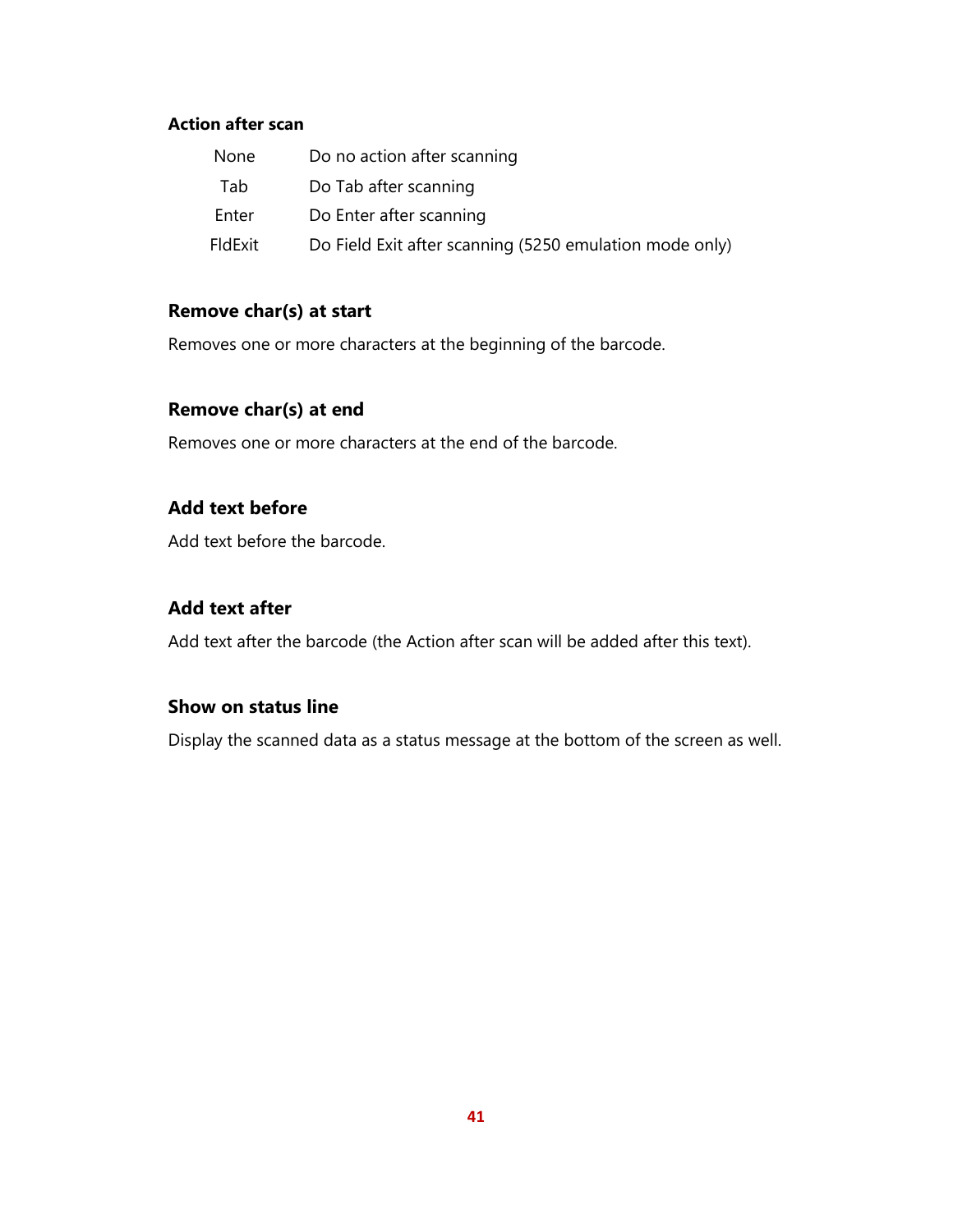## **Keyboard**

Glink uses the standard Android on-screen keyboard. The keyboard settings and are found in the Android settings app in the Language & input section.

The keyboard can be configured to always be up from the main Glink screen in Menu > General options.

## **Keyboard mapping**

Glink is set up with a default keyboard mapping. You may override the default mapping or add a mapping for a hardware button (key) on the device itself or a key on an external keyboard.

Device buttons and keys can be remapped, select Settings->Keyboard and then see Keyboard mappings button.

The list box displays the keys mapped if any.

Press the key or button to map (i.e. Volume up button). Select the keyboard icon button to bring up the soft keyboard if need.

Once a key is pressed, a new row is added. Select the Map button to map the key to a function or macro. (See Define Macro)

If the key you want to map is the last one of two input keys, select No for mapping the first key and Yes for the second one.

If a macro is selected, select the Macro button to define the actual macro.

Select the Remove option from the drop-down list to remove a key mapping.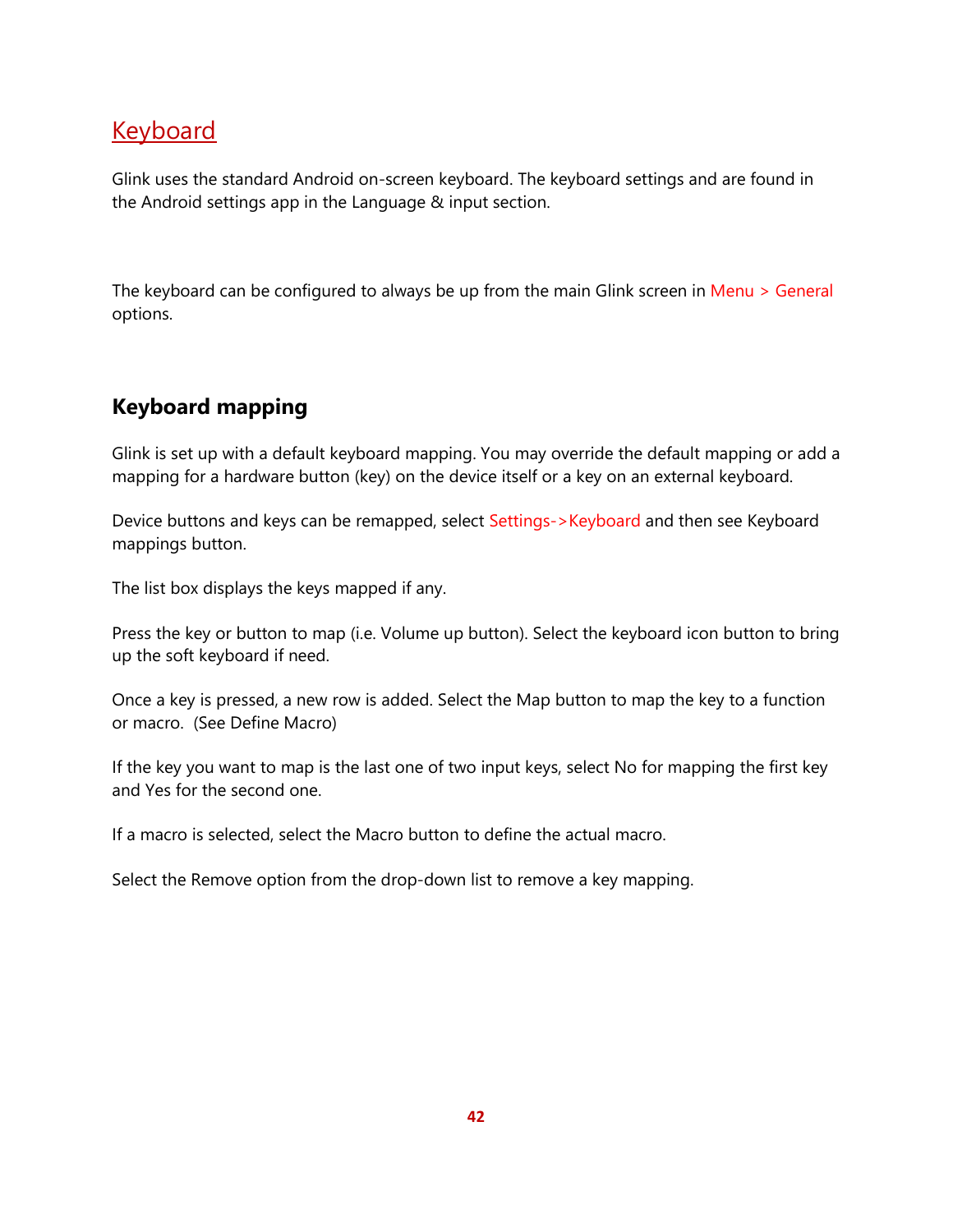### **Keyboard shortcuts**

Some external keyboards do not have the function key F1 to F10. Instead, you can use either the function key buttons on the toolbar or the numeric keys 0 to 9 in combination with the Alt or Ctrl keys on the external keyboard.

Please note that you can use the Cmd key instead of the Alt key, however only the Alt key is used in the documentation below.

For the IBM 5250, IBM 3270 and VT emulations the following mappings are defined:

| Fl to FlO  | Alt+1 to Alt+0                                                | (or F1 to F10)             |
|------------|---------------------------------------------------------------|----------------------------|
| Fll to F2O | Ctrl+1 to Ctrl+0                                              | (or Shift+F1 to Shift+F10) |
|            | F21 to F24 Shift+CTRL+1 to Shift+CTRL+4 (or Alt+F1 to Alt+F4) |                            |
|            | Fl3 to F24 Shift+F1 to Shift+F12                              |                            |
| Find       | $Alt+ f$                                                      |                            |
| Select     | $Alt+ s$                                                      |                            |
| Remove     | $Alt+ r$                                                      |                            |
| PageUp     | Ctrl+Cursor Up                                                |                            |
| PageDown   | Ctrl+Cursor Down                                              |                            |
| Escape     | Escape                                                        |                            |
| Tab        | Tab                                                           |                            |
| Backtab    | shift/Tab                                                     |                            |
| Home       | Alt+Cursor up (or Home)                                       |                            |
| End field  | Alt+Cursor right (or End)                                     |                            |
| Arrow key  | Cursor up/down/left/right                                     |                            |
| Connect    | $Alt+c$                                                       |                            |
| Disconnect | $AIt+d$                                                       |                            |
| Break      | $Alt+b$                                                       |                            |
| Next       | Alt+n                                                         |                            |